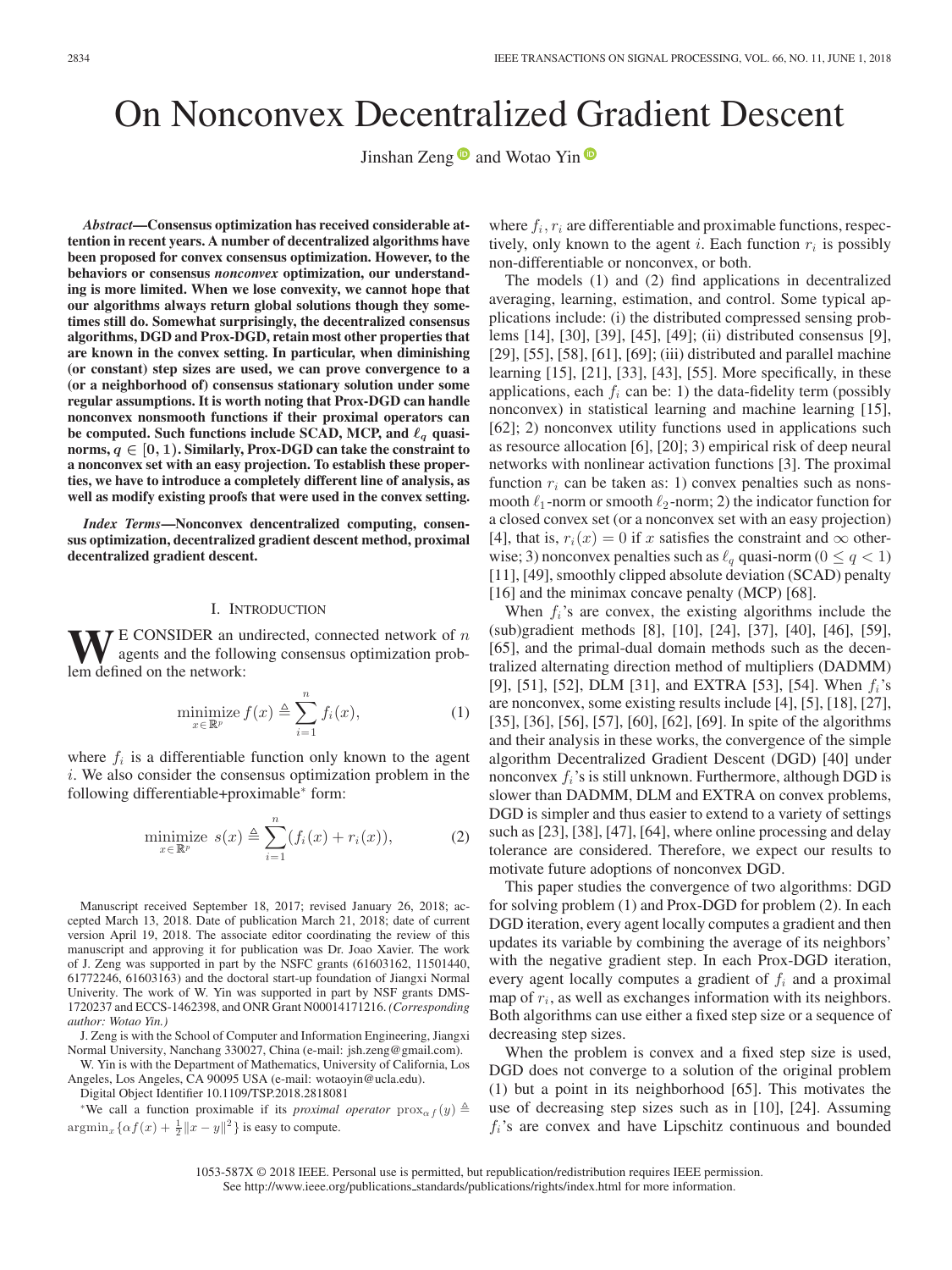TABLE I COMPARISONS ON DIFFERENT ALGORITHMS FOR CONSENSUS SMOOTH OPTIMIZATION PROBLEM (1)

|                                                           |                                                                                     | Fixed step size                                                                                                 | Decreasing step sizes          |                                                                                                                                                                                                                                                         |  |  |
|-----------------------------------------------------------|-------------------------------------------------------------------------------------|-----------------------------------------------------------------------------------------------------------------|--------------------------------|---------------------------------------------------------------------------------------------------------------------------------------------------------------------------------------------------------------------------------------------------------|--|--|
| algorithm                                                 | DGD [65]                                                                            | DGD (this paper)                                                                                                | D-NG [24]                      | DGD (this paper)                                                                                                                                                                                                                                        |  |  |
| $f_i$                                                     | convex only                                                                         | $(non)$ convex<br>convex only                                                                                   |                                | (non)convex                                                                                                                                                                                                                                             |  |  |
| $\nabla f_i$                                              |                                                                                     | Lipschitz                                                                                                       | Lipschitz, bounded             |                                                                                                                                                                                                                                                         |  |  |
| step size                                                 |                                                                                     | $0 < \alpha < \frac{1 + \lambda_n(W)}{L_f}$                                                                     | $\mathcal{O}(\frac{1}{k})$     | $\mathcal{O}(\frac{1}{k^{\epsilon}})$                                                                                                                                                                                                                   |  |  |
|                                                           |                                                                                     |                                                                                                                 | with Nesterov acc.             | $\epsilon \in (0,1]$                                                                                                                                                                                                                                    |  |  |
| consensus                                                 |                                                                                     | error $\mathcal{O}(\alpha)$                                                                                     | $\mathcal{O}(\frac{1}{k})$     | $\mathcal{O}(\frac{1}{k^{\epsilon}})$                                                                                                                                                                                                                   |  |  |
| $\min_{j \leq k}   \mathbf{x}^{j+1} - \mathbf{x}^{j}  ^2$ |                                                                                     | $o(\frac{1}{k})$                                                                                                | no rate                        | $o(\frac{1}{k^{1+\epsilon}})$                                                                                                                                                                                                                           |  |  |
| global objective error                                    | $\mathcal{O}(\frac{1}{k})$ until error<br>$\mathcal{O}(\frac{n_{\alpha}}{1-\zeta})$ | Convex: $\mathcal{O}(\frac{1}{k})$ until<br>error $\mathcal{O}(\frac{\alpha}{1-\zeta})$ ;<br>Nonconvex: no rate | $\mathcal{O}(\frac{\ln k}{k})$ | Convex <sup>b</sup> : $\mathcal{O}(\frac{\ln k}{\sqrt{k}})(\epsilon = 1/2),$<br>$\mathcal{O}(\frac{1}{\ln k})(\epsilon = 1),$<br>$\mathcal{O}(\frac{1}{k^{\min{\lbrace \epsilon, 1-\epsilon \rbrace}}})(\text{other } \epsilon);$<br>Nonconvex: no rate |  |  |

 $\overline{\phantom{a}}^{\text{b}}$ The objective error rates of DGD and Prox-DGD obtained in this paper and those in convex DProx-Grad [10] are ergodic or running best rates.

gradients, [10] shows that decreasing step sizes  $\alpha_k = \frac{1}{\sqrt{k}}$  lead to a convergence rate  $\mathcal{O}(\frac{\ln k}{k})$  of the running best of objective errors. [24] uses nested loops and shows an outer-loop convergence rate  $\mathcal{O}(\frac{1}{k^2})$  of objective errors, utilizing Nesterov's acceleration, provided that the inner loop performs substantial consensus computation. Without a substantial inner loop, their single-loop algorithm using the decreasing step sizes  $\alpha_k = \frac{1}{k^{1/3}}$ has a reduced rate  $\mathcal{O}(\frac{\ln k}{k})$ .

The objective of this paper is two-fold: (a) we aim to show, other than losing global optimality, most existing convergence results of DGD and Prox-DGD that are known in the convex setting remain valid in the nonconvex setting, and (b) to achieve (a), we illustrate how to tailor nonconvex analysis tools for decentralized optimization. In particular, our asymptotic exact and inexact consensus results require new treatments because they are special to decentralized algorithms.

The analytic results of this paper can be summarized as follows.

- a) When a fixed step size  $\alpha$  is used and properly bounded, the DGD iterates converge to a stationary point of a Lyapunov function. The difference between each local estimate of  $x$ and the global average of all local estimates is bounded, and the bound is proportional to  $\alpha$ .
- b) When a decreasing step size  $\alpha_k = \mathcal{O}(1/(k+1)^{\epsilon})$  is used, where  $0 < \epsilon \leq 1$  and k is the iteration number, the objective sequence converges, and the iterates of DGD are asymptotically consensual (i.e., become equal one another), and they achieve this at the rate of  $\mathcal{O}(1/(k+1)^{\epsilon})$ . Moreover, we show the convergence of DGD to a stationary point of the original problem, and derive the convergence rates of DGD with different  $\epsilon$  for objective functions that are convex.
- c) The convergence analysis of DGD can be extended to the algorithm Prox-DGD for solving problem (2). However, when the proximable functions  $r_i$ 's are nonconvex, the mixing matrix is required to be positive definite and a smaller step size is also required. (Otherwise, the mixing matrix can be non-definite.)

The detailed comparisons between our results and the existing results on DGD and Prox-DGD are presented in Tables I and II. The global objective error rate in these two tables refers

to the rate of  $\{f(\bar{x}^k) - f(x_{\text{opt}})\}\$  or  $\{s(\bar{x}^k) - s(x_{\text{opt}})\}\)$ , where  $\bar{x}^k = \frac{1}{n} \sum_{i=1}^n \mathbf{x}_k^k$  is the average of the kth iterate and  $x_{\text{opt}}$  is a clobal solution. The comparisons beyond DGD and Prox DGD global solution. The comparisons beyond DGD and Prox-DGD are presented in Section IV and Table III.

New proof techniques are introduced in this paper, particularly, in the analysis of convergence of DGD and Prox-DGD with decreasing step sizes. Specifically, the convergence of objective sequence and convergence to a stationary point of the original problem with decreasing step sizes are justified via taking a Lyapunov function and several new lemmas (cf. Lemmas 9, 12, and the proof of Theorem 2). Moreover, we estimate the consensus rate by introducing an auxiliary sequence and then showing both sequences have the same rates (cf. the proof of Proposition 3). All these proof techniques are new and distinguish our paper from the existing works such as [4], [10], [18], [24], [35], [40], [57], [62]. It should be mentioned that during the revision of this paper, we found some recent, related but independent work on the convergence of nonconvex decentralized algorithms including [19], [21], [22], [33]. We will give detailed comparisons with these work latter. Some numerical results can be found in [67] due to page limit.

The rest of this paper is organized as follows. Section II describes the problem setup and reviews the algorithms. Section III presents our assumptions and main results. Section IV discusses related works. Section V presents the proofs of our main results. We conclude this paper in Section VI.

*Notation:* Let I denote the identity matrix of the size  $n \times n$ , and  $\mathbf{1} \in \mathbb{R}^n$  denote the vector of all 1's. For the matrix X,  $X^T$ denotes its transpose,  $X_{ij}$  denotes its  $(i, j)$ th component, and  $||X|| \triangleq \sqrt{\langle X, X \rangle} = \sqrt{\sum_{i,j} X_{ij}^2}$  is its Frobenius norm, which simplifies to the Euclidean norm when  $X$  is a vector. Given a symmetric, positive semidefinite matrix  $G \in \mathbb{R}^{n \times n}$ , we let  $||X||_G^2 \triangleq \langle X, GX \rangle$  be the induced semi-norm. Given a function  $h, dom(f)$  denotes its domain.

# II. PROBLEM SETUP AND ALGORITHM REVIEW

Consider a connected *undirected* network  $\mathcal{G} = \{V, \mathcal{E}\}\$ , where V is a set of n nodes and E is the edge set. Any edge  $(i, j) \in \mathcal{E}$ represents a communication link between nodes  $i$  and  $j$ . Let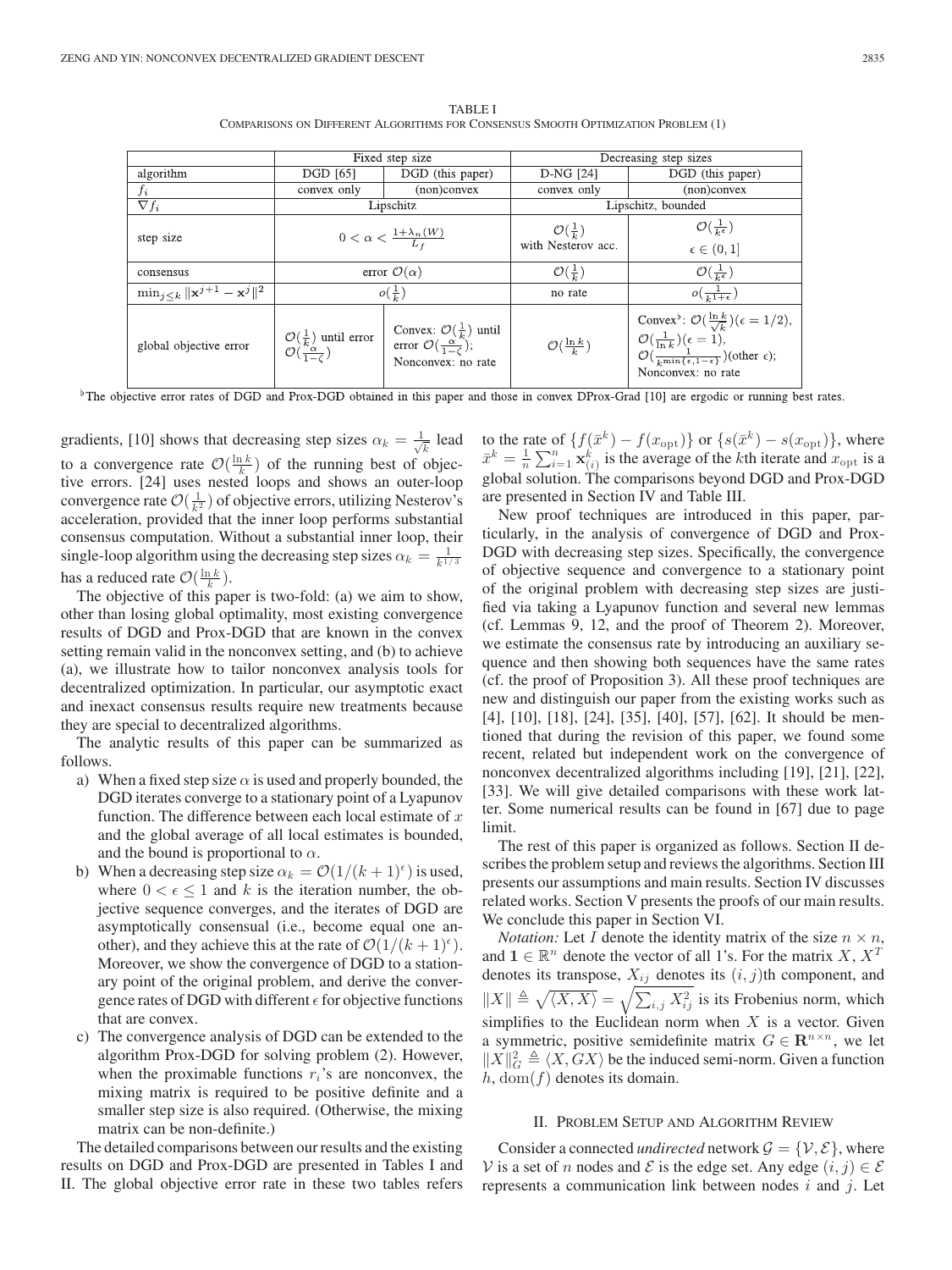| <b>TABLE II</b>                                                                      |  |  |  |  |  |  |  |  |
|--------------------------------------------------------------------------------------|--|--|--|--|--|--|--|--|
| COMPARISONS ON DIFFERENT ALGORITHMS FOR CONSENSUS COMPOSITE OPTIMIZATION PROBLEM (2) |  |  |  |  |  |  |  |  |

|                                                           |                                             | Fixed step size                                                      | Decreasing step sizes                                                                                                                           |                                          |                                                                                                                                                                                                                                   |  |  |  |  |
|-----------------------------------------------------------|---------------------------------------------|----------------------------------------------------------------------|-------------------------------------------------------------------------------------------------------------------------------------------------|------------------------------------------|-----------------------------------------------------------------------------------------------------------------------------------------------------------------------------------------------------------------------------------|--|--|--|--|
| algorithm                                                 | AccDProx-Grad [8]<br>DProx-Grad [10]        |                                                                      | Prox-DGD (this paper)                                                                                                                           | DProx-Grad [10]                          | Prox-DGD (this paper)                                                                                                                                                                                                             |  |  |  |  |
| $f_i, r_i$                                                | convex only                                 |                                                                      | (non)convex                                                                                                                                     | convex only                              | (non)convex                                                                                                                                                                                                                       |  |  |  |  |
| $\nabla f_i$                                              | Lipschitz, bounded                          |                                                                      | Lipschitz                                                                                                                                       | Lipschitz, bounded                       |                                                                                                                                                                                                                                   |  |  |  |  |
| $\overline{\partial} r_i$                                 | bounded                                     |                                                                      |                                                                                                                                                 | bounded                                  |                                                                                                                                                                                                                                   |  |  |  |  |
| step size                                                 | $0 < \alpha < \frac{1}{L_f}$                |                                                                      | $0<\alpha<\frac{1+\lambda_n(W)}{L_f}$<br>(convex $r_i$ );<br>$0 < \alpha < \frac{\lambda_n(W)}{L_f}$<br>(nonconvex $r_i$ , $\lambda_n(W) > 0$ ) | $\mathcal{O}(\frac{1}{(k+1)^{1/2}})$     | $\mathcal{O}(\frac{1}{(k+1)^{\epsilon}})$<br>$\epsilon \in (0,1]$                                                                                                                                                                 |  |  |  |  |
| consensus                                                 | $\mathcal{O}(\gamma^k k^2), 0 < \gamma < 1$ |                                                                      | error $\mathcal{O}(\alpha)$                                                                                                                     | $\mathcal{O}(\frac{1}{k^{1/2}})$         | $\mathcal{O}(\frac{1}{k^{\epsilon}})$                                                                                                                                                                                             |  |  |  |  |
| $\min_{j \leq k}   \mathbf{x}^{j+1} - \mathbf{x}^{j}  ^2$ | no rate                                     | no rate                                                              | $o(\frac{1}{k})$                                                                                                                                | no rate                                  | $o(\frac{1}{k^1+\epsilon})$                                                                                                                                                                                                       |  |  |  |  |
| global objective error                                    | $\mathcal{O}(\frac{1}{k})$                  | Form<br>$\frac{D_1}{\stackrel{\alpha}{D_1}},\frac{D_2\alpha}{D_2}>0$ | Convex:<br>form $\frac{D_3}{\alpha} + D_4 \alpha$ ,<br>$D_3, D_4 > 0;$<br>Nonconvex: no rate                                                    | $\mathcal{O}(\frac{\ln k}{k})^{\dagger}$ | Convex <sup>†</sup> : $\mathcal{O}(\frac{\ln k}{\sqrt{k}})(\epsilon = 1/2),$<br>$\mathcal{O}(\frac{1}{\ln k})(\epsilon=1),$<br>$\mathcal{O}(\frac{1}{k \min\{\epsilon, 1-\epsilon\}})$ (other $\epsilon$ ),<br>Nonconvex: no rate |  |  |  |  |

TABLE III COMPARISONS ON SCENARIOS APPLIED FOR DIFFERENT NONCONVEX DECENTRALIZED ALGORITHMS

|                                 |                    |               | nonsmooth $r_i$     | step size |          | network $(W)$ |                   | algorithm type |            | fusion scheme |                |
|---------------------------------|--------------------|---------------|---------------------|-----------|----------|---------------|-------------------|----------------|------------|---------------|----------------|
| algorithm                       | smooth             | <b>CVX</b>    | ncvx                | fixed     | diminish | static        | dynamic           | determin       | stochastic | ATC           | <b>CTA</b>     |
| DGD (this paper)                |                    |               |                     |           |          | (doubly)      |                   |                |            |               |                |
| Perturbed Push-sum [57]         |                    |               |                     | __        |          |               | (column)          |                |            | __            |                |
| ZENITH [18]                     |                    |               |                     |           | __       | (doubly)      |                   |                | ___        | __            |                |
| Prox-DGD (this paper)           |                    |               |                     |           |          | $'$ (doubly)  |                   |                |            | __            |                |
| <b>NEXT [35]</b>                |                    |               |                     |           |          |               | $\sqrt{$ (doubly) |                |            |               |                |
| DeFW [62]                       |                    |               | __                  | __        |          | $'$ (doubly)  |                   |                | __         |               | --             |
| Proj SGD [4]<br>_ _ _ _ _ _ _ _ | $\sim$ $\sim$<br>. | $\sim$ $\sim$ | --<br>$\rightarrow$ | --<br>.   |          | __            | (row)             | __             |            | .             | __<br>$\cdots$ |

 $\frac{1}{2}$  In this table, the full names of these abbreviations are list as follows: cvx (convex), ncvx (nonconvex), diminish (diminishing), determin (deterministic), ATC (adaptive-then-combine), CTA (combine-then-adaptive), doubly (doubly stochastic), column (column stochastic), row (row stochastic), where vocabularies in the brackets are the full names. A row, or column, or double stochastic W means that:  $W1 = 1$ , or  $W<sup>T</sup>1 = 1$ , or both hold.

 $x_{(i)} \in \mathbb{R}^p$  denote the *local copy* of x at node i. We reformulate the consensus problem (1) into the **equivalent problem**:

$$
\begin{aligned}\n\text{minimize } \mathbf{1}^T \mathbf{f}(\mathbf{x}) &\triangleq \sum_{i=1}^n f_i(\mathbf{x}_{(i)}), \\
\text{subject to } \mathbf{x}_{(i)} = \mathbf{x}_{(j)}, \forall (i, j) \in \mathcal{E},\n\end{aligned} \tag{3}
$$

where  $\mathbf{x} \in \mathbb{R}^{n \times p}$ ,  $\mathbf{f}(\mathbf{x}) \in \mathbb{R}^{n}$  with

$$
\mathbf{x} \triangleq \begin{pmatrix} -\mathbf{x}_{(1)}^T & - \\ -\mathbf{x}_{(2)}^T & - \\ \vdots & \vdots \\ -\mathbf{x}_{(n)}^T & - \end{pmatrix}, \ \mathbf{f}(\mathbf{x}) \triangleq \begin{pmatrix} f_1(\mathbf{x}_{(1)}) \\ f_2(\mathbf{x}_{(2)}) \\ \vdots \\ f_n(\mathbf{x}_{(n)}) \end{pmatrix}.
$$

In addition, the gradient of  $f(x)$  is

$$
\nabla \mathbf{f}(\mathbf{x}) \triangleq \begin{pmatrix} -\nabla f_1(\mathbf{x}_{(1)})^T & - \\ -\nabla f_2(\mathbf{x}_{(2)})^T & - \\ \vdots & \vdots \\ -\nabla f_n(\mathbf{x}_{(n)})^T & - \end{pmatrix} \in \mathbb{R}^{n \times p}.
$$
 (4)

The *i*th rows of the matrices **x** and  $\nabla$ **f**(**x**), and vector **f**(**x**), correspond to agent *i*. The analysis in this paper applies to any integer  $p \ge 1$ . For simplicity, one can let  $p = 1$  and treat **x** and  $\nabla f(x)$  as vectors (rather than matrices).

The **algorithm DGD** [40] for (3) is described as follows: Pick an arbitrary  $x^0$ . For  $k = 0, 1, \ldots$ , compute

$$
\mathbf{x}^{k+1} \leftarrow W\mathbf{x}^k - \alpha_k \nabla \mathbf{f}(\mathbf{x}^k),\tag{5}
$$

where W is a mixing matrix and  $\alpha_k > 0$  is a step-size parameter. Similarly, we can reformulate the composite problem (2) as the following equivalent form:

$$
\begin{aligned}\n\text{minimize } & \sum_{i=1}^{n} (f_i(\mathbf{x}_{(i)}) + r_i(\mathbf{x}_{(i)})), \\
\text{subject to } & \mathbf{x}_{(i)} = \mathbf{x}_{(j)}, \ \forall (i, j) \in \mathcal{E}.\n\end{aligned} \tag{6}
$$

Let  $r(\mathbf{x}) \triangleq \sum_{i=1}^{n} r_i(\mathbf{x}_{(i)})$ . The algorithm Prox-DGD can be applied to the above problem (6) applied to the above problem (6):

*Prox-DGD:* Take an arbitrary  $x^0$ . For  $k = 0, 1, \ldots$ , perform

$$
\mathbf{x}^{k+1} \leftarrow \text{prox}_{\alpha_k r}(W\mathbf{x}^k - \alpha_k \nabla \mathbf{f}(\mathbf{x}^k)),\tag{7}
$$

where the proximal operator is

$$
\operatorname{prox}_{\alpha_k r}(\mathbf{x}) \triangleq \operatorname*{argmin}_{\mathbf{u} \in \mathbb{R}^{n \times p}} \left\{ \alpha_k r(\mathbf{u}) + \frac{\|\mathbf{u} - \mathbf{x}\|^2}{2} \right\}.
$$
 (8)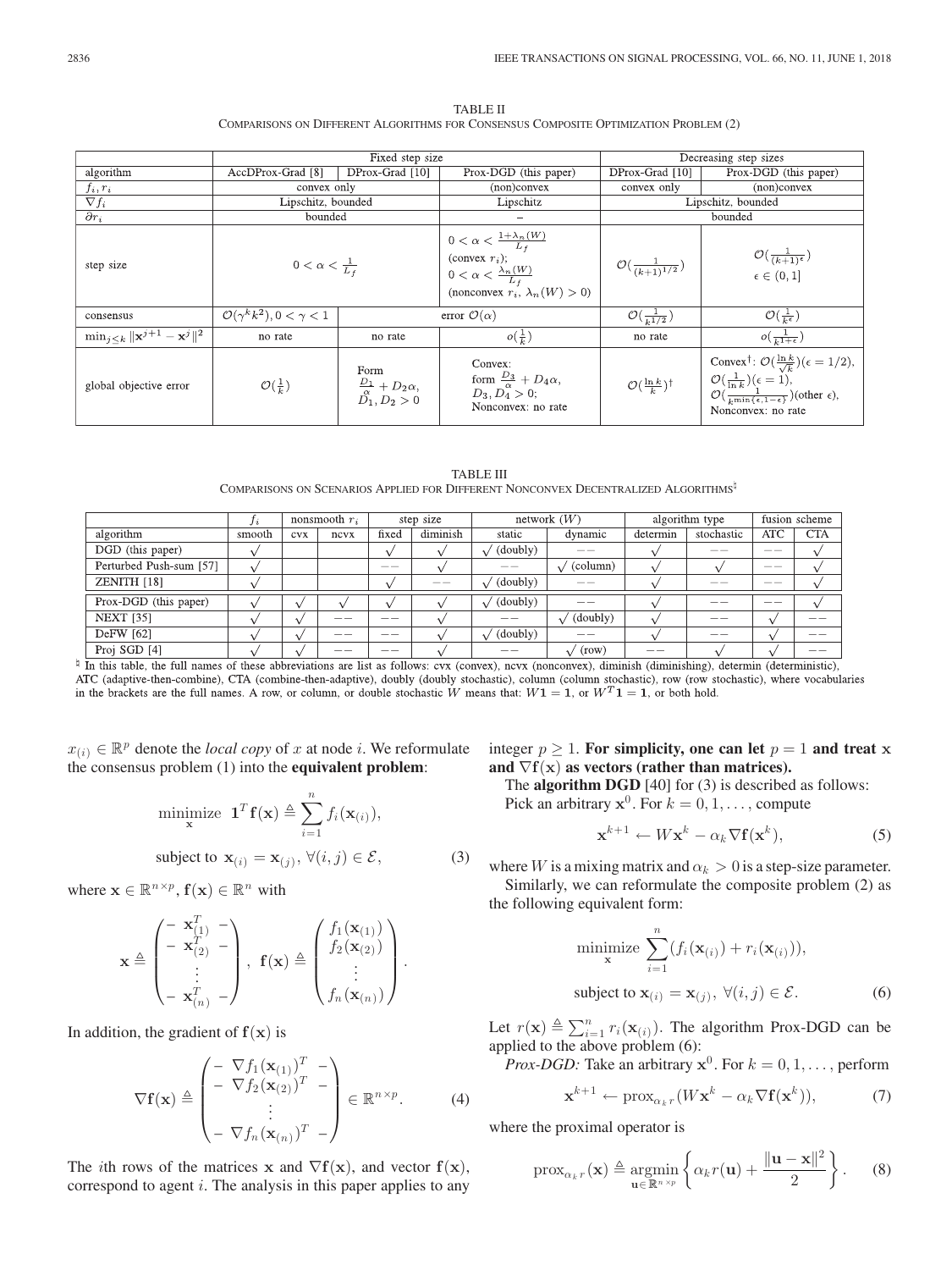# III. ASSUMPTIONS AND MAIN RESULTS

This section presents all of our main results.

# *A. Definitions and Assumptions*

*Definition 1 (Lipschitz differentiability):* A function h is called Lipschitz differentiable if  $h$  is differentiable and its gradient  $\nabla h$  is Lipschitz continuous, i.e.,  $\|\nabla h(u) - \nabla h(v)\|$  $L\|u - v\|, \forall u, v \in \text{dom}(h)$ , where  $L > 0$  is its Lipschitz constant.

*Definition 2 (Coercivity):* A function h is called coercive if  $||u|| \rightarrow +\infty$  implies  $h(u) \rightarrow +\infty$ .

The next definition is a property that many functions have (see [63, Sec. 2.2] for examples) and can help obtain whole sequence convergence<sup>†</sup> from subsequence convergence.

*Definition 3 (Kurdyka-Łojasiewicz (KŁ) property [2], [7], [34]):* A function  $h : \mathbb{R}^p \to \mathbb{R} \cup \{+\infty\}$  has the KŁ property at  $x^* \in \text{dom}(\partial h)$  if there exist  $\eta \in (0, +\infty]$ , a neighborhood U of  $x^*$ , and a continuous concave function  $\varphi : [0, \eta) \to \mathbb{R}_+$  such that:

- i)  $\varphi(0) = 0$  and  $\varphi$  is differentiable on  $(0, \eta)$ ;
- ii) for all  $s \in (0, \eta), \varphi'(s) > 0;$
- iii) for all x in  $U \cap \{x : h(x^*) < h(x) < h(x^*) + \eta\}$ , the KŁ inequality holds

$$
\varphi'(h(x) - h(x^*)) \cdot \text{dist}(0, \partial h(x)) \ge 1. \qquad (9)
$$

Proper lower semi-continuous functions that satisfy the KŁ inequality at each point of  $dom(\partial h)$  are called KŁ functions.

*Assumption 1 (Objective):* The objective functions  $f_i$ :  $\mathbb{R}^p \to \mathbb{R} \cup \{+\infty\}, i = 1, \ldots, n$ , satisfy the following:

- 1)  $f_i$  is Lipschitz differentiable with constant  $L_{f_i} > 0$ .
- 2)  $f_i$  is proper (i.e., not everywhere infinite) and coercive.

The sum  $\sum_{i=1}^{n} f_i(\mathbf{x}_{(i)})$  is  $L_f$ -Lipschitz differentiable with  $\triangle$  more  $L_f$  (this can be essily verified via the definition of  $L_f \triangleq \max_i L_{f_i}$  (this can be easily verified via the definition of  $\nabla$ **f**(**x**) as shown in (4)). In addition, each  $f_i$  is lower bounded following Part (2) of the above assumption.

*Assumption 2 (Mixing matrix):* The mixing matrix  $W =$  $[w_{ij}] \in \mathbb{R}^{n \times n}$  has the following properties:

- 1) (Graph) If  $i \neq j$  and  $(i, j) \notin \mathcal{E}$ , then  $w_{ij} = 0$ , otherwise,  $w_{ij} > 0.$
- 2) (Symmetry)  $W = W<sup>T</sup>$ .
- 3) (Null space property) null $\{I W\} = \text{span}\{\mathbf{1}\}.$
- 4) (Spectral property)  $I \succeq W \succ -I$ .

By Assumption 2, a solution  $x_{opt}$  to problem (3) satisfies  $(I - W)\mathbf{x}_{opt} = 0$ . Due to the symmetric assumption of W, its eigenvalues are real and can be sorted in the nonincreasing order. Let  $\lambda_i(W)$  denote the *i*th largest eigenvalue of W. Then by Assumption 2,

$$
\lambda_1(W) = 1 > \lambda_2(W) \ge \cdots \ge \lambda_n(W) > -1.
$$

Let  $\zeta$  be the second largest magnitude eigenvalue of W. Then

$$
\zeta = \max\{|\lambda_2(W)|, |\lambda_n(W)|\}.\tag{10}
$$

#### *B. Convergence Results of DGD*

We consider the convergence of DGD with both a fixed step size and a sequence of decreasing step sizes.

*1) Convergence Results of DGD With a Fixed Step Size:* The convergence result of DGD with a fixed step size (i.e.,  $\alpha_k \equiv \alpha$ ) is established based on the Lyapunov function [65]:

$$
\mathcal{L}_{\alpha}(\mathbf{x}) \triangleq \mathbf{1}^T \mathbf{f}(\mathbf{x}) + \frac{1}{2\alpha} ||\mathbf{x}||_{I-W}^2.
$$
 (11)

It is worth reminding that convexity is *not* assumed.

*Theorem 1 (Global convergence):* Let  $\{x^k\}$  be the sequence generated by DGD (5) with the step size  $0 < \alpha < \frac{1 + \lambda_n(W)}{L_f}$ . Let Assumptions 1 and 2 hold. Then  $\{x^k\}$  has at least one accumulation point **x**∗, and any such point is a stationary point of  $\mathcal{L}_{\alpha}(\mathbf{x})$ . Furthermore, the running best rates<sup>‡</sup> of the sequences<sup>§</sup> { $\|\mathbf{x}^{k+1} - \mathbf{x}^{k}\|^2$ }, and { $\|\nabla \mathcal{L}_{\alpha}(\mathbf{x}^k)\|^2$ }, and  ${\begin{bmatrix} \frac{1}{n} \mathbf{1}^T \nabla \mathbf{f}(\mathbf{x}^k) \end{bmatrix}^2}$  are  $o(\frac{1}{k})$ . The convergence rate of the sequence  $\{\frac{1}{K} \sum_{k=0}^{K-1} ||\frac{1}{n} \mathbf{1}^T \nabla \mathbf{f}(\mathbf{x}^k) ||^2\}$  is  $\mathcal{O}(\frac{1}{K})$ .<br>In addition if  $\mathcal{L}$  satisfies the KL property at

In addition, if  $\mathcal{L}_{\alpha}$  satisfies the KŁ property at an accumulation point  $\mathbf{x}^*$ , then  $\{\mathbf{x}^k\}$  globally converges to  $\mathbf{x}^*$ .

*Remark 1:* Let  $x^*$  be a stationary point of  $\mathcal{L}_{\alpha}(x)$ , and thus

$$
0 = \nabla \mathbf{f}(\mathbf{x}^*) + \alpha^{-1} (I - W)\mathbf{x}^*.
$$
 (12)

Since  $\mathbf{1}^T (I - W) = 0$ , (12) yields  $0 = \mathbf{1}^T \nabla f(\mathbf{x}^*)$ , indicating that  $\mathbf{x}^*$  is also a stationary point to the separable function  $\sum_{n=1}^{n} f(\mathbf{x}_n)$ . Since the rows of  $\mathbf{x}^*$  are not necessarily iden- $\sum_{i=1}^{n} f_i(\mathbf{x}_{(i)})$ . Since the rows of **x**<sup>∗</sup> are not necessarily identical we cannot say **x**<sup>∗</sup> is a stationary point to Problem (3) tical, we *cannot* say **x**<sup>∗</sup> is a stationary point to Problem (3). However, the differences between the rows of **<sup>x</sup>**<sup>∗</sup> are bounded, following our next result below adapted from [65]:

*Proposition 1 (Consensual bound on* **<sup>x</sup>**<sup>∗</sup>*):* For each iteration k, define  $\bar{x}^k \triangleq \frac{1}{n} \sum_{i=1}^n \mathbf{x}_{(i)}^k$ . Then, it holds for each node i that

$$
\|\mathbf{x}_{(i)}^k - \bar{x}^k\| \le \frac{\alpha D}{1 - \zeta},\tag{13}
$$

where D is a universal bound of  $\|\nabla f(\mathbf{x}^k)\|$  defined in Lemma 6 (Section V.A),  $\zeta$  is the second largest magnitude eigenvalue of W specified in (10). As  $k \to \infty$ , (13) yields the consensual bound

$$
\|\mathbf{x}_{(i)}^* - \bar{x}^*\| \le \frac{\alpha D}{1 - \zeta},
$$

where  $\bar{x}^* \triangleq \frac{1}{n} \sum_{i=1}^n \mathbf{x}_{(i)}^*$ .

Take  $x^0 = 0$  for proof simplicity. This proposition can be proved by applying Lemma 7 (Section V.C) to

$$
\mathbf{x}^k - \bar{\mathbf{x}}^k = -\alpha \sum_{j=0}^{k-1} \left( W^{k-1-j} - \frac{1}{n} \mathbf{1} \mathbf{1}^T \right) \nabla \mathbf{f}(\mathbf{x}^j).
$$

In Proposition 1, the consensual bound is proportional to the step size  $\alpha$  and inversely proportional to the gap between the largest and the second largest magnitude eigenvalues of W.

Let us compare the DGD iteration with the iteration of *centralized gradient descent* (15) for  $f(x)$ . Averaging the rows of

<sup>†</sup>Whole sequence convergence from any starting point is referred to as "global convergence" in the literature. Its limit is not necessarily a global solution.

<sup>&</sup>lt;sup>‡</sup>Given a nonnegative sequence  $a_k$ , its running best sequence is  $b_k = \min\{a_i : i \leq k\}$ . We say  $a_k$  has a running best rate of  $o(1/k)$  if  $b_k = o(1/k)$ .

 $\delta$ These quantities naturally appear in the analysis, so we keep the squares.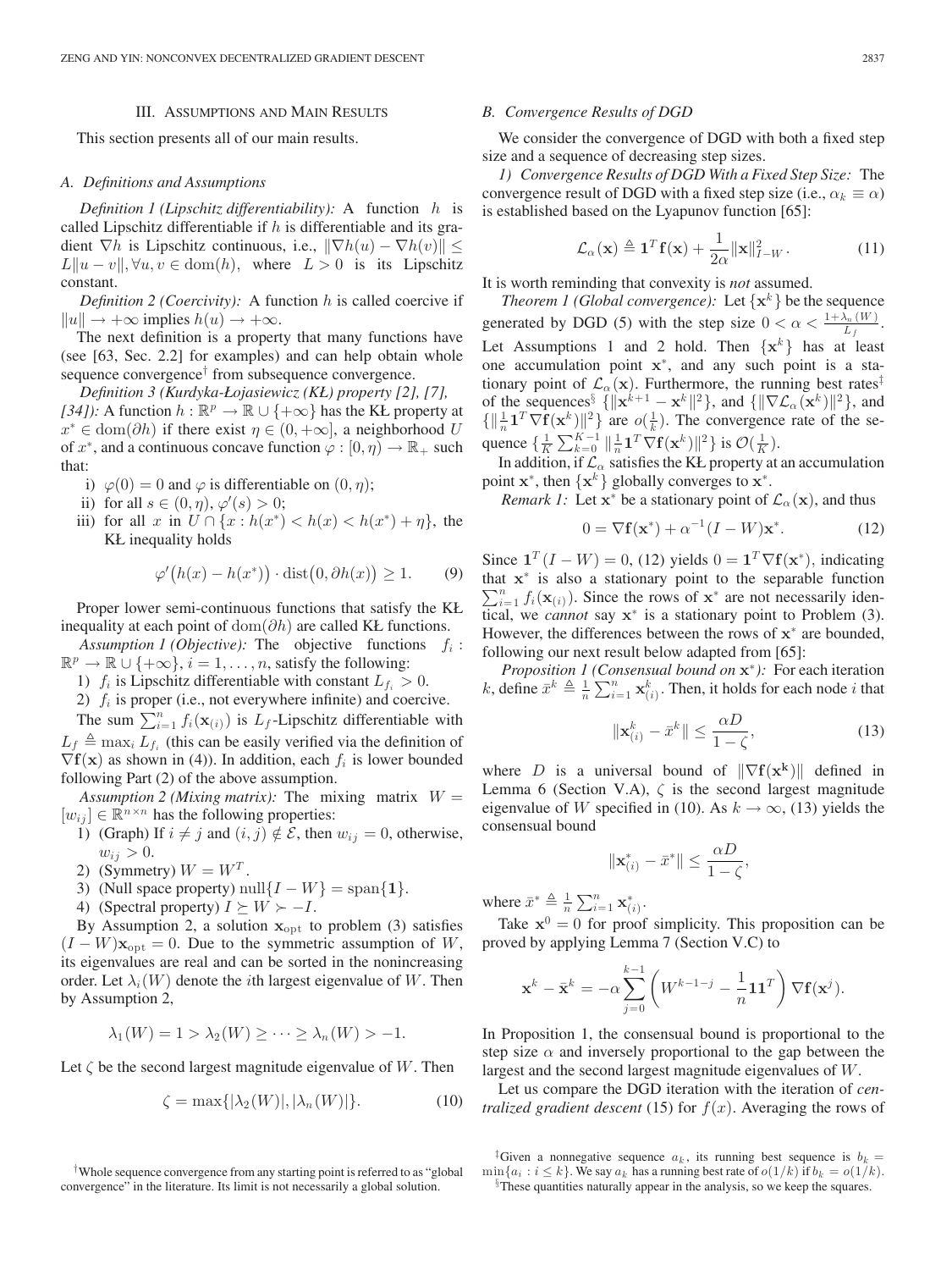(5) yields the following comparison:

DGD averaged: 
$$
\bar{x}^{k+1} \leftarrow \bar{x}^k - \alpha \left( \frac{1}{n} \sum_{i=1}^n \nabla f_i(\mathbf{x}_{(i)}^k) \right)
$$
. (14)

Centralized: 
$$
\bar{x}^{k+1} \leftarrow \bar{x}^k - \alpha \left( \frac{1}{n} \sum_{i=1}^n \nabla f_i(\bar{x}^k) \right)
$$
. (15)

Apparently, DGD approximates centralized gradient descent by evaluating  $\nabla f_{(i)}$  at local variables  $\mathbf{x}_{(i)}^k$  instead of the global average. We can estimate the error of this approximation as average. We can estimate the error of this approximation as

$$
\left\| \frac{1}{n} \sum_{i=1}^n \nabla f_i(\mathbf{x}_{(i)}^k) - \frac{1}{n} \sum_{i=1}^n \nabla f_i(\bar{x}^k) \right\|
$$
  

$$
\leq \frac{1}{n} \sum_{i=1}^n \left\| \nabla f_i(\mathbf{x}_{(i)}^k) - \nabla f_i(\bar{x}^k) \right\| \leq \frac{\alpha D L_f}{1 - \zeta}.
$$

Unlike the convex analysis in [65], it is impossible to bound the difference between the sequences of (14) and (15) without convexity because the two sequences may converge to different stationary points of  $\mathcal{L}_{\alpha}$ .

*Remark 2:* The KŁ assumption on  $\mathcal{L}_{\alpha}$  in Theorem 1 can be satisfied if each  $f_i$  is a sub-analytic function. Since  $\|\mathbf{x}\|_{1-\mathcal{W}}^2$  is<br>obviously sub-analytic and the sum of two sub-analytic funcobviously sub-analytic and the sum of two sub-analytic functions remains sub-analytic,  $\mathcal{L}_{\alpha}$  is sub-analytic if each  $f_i$  is so. See [63, Sec. 2.2] for more details and examples.

*Proposition 2 (KŁ convergence rates):* Let the assumptions of Theorem 1 hold. Suppose that  $\mathcal{L}_{\alpha}$  satisfies the KŁ inequality at an accumulation point **x**<sup>∗</sup> with  $\psi(s) = cs^{1-\theta}$  for some constant  $c > 0$ . Then, the following convergence rates hold:

- a) If  $\theta = 0$ ,  $\mathbf{x}^k$  converges to  $\mathbf{x}^*$  in finitely many iterations.
- b) If  $\theta \in (0, \frac{1}{2}], ||\mathbf{x}^k \mathbf{x}^*|| \le C_0 \tau^k$  for all  $k \ge k^*$  for some  $k^* > 0$ ,  $C_0 > 0$ ,  $\tau \in [0, 1)$  $k^* > 0, C_0 > 0, \tau \in [0, 1).$
- c) If  $\theta \in (\frac{1}{2}, 1)$ ,  $\|\mathbf{x}^k \mathbf{x}^*\| \leq C_0 k^{-(1-\theta)/(2\theta-1)}$  for all  $k \geq k^*$  for certain  $k^* > 0$ ,  $C_0 > 0$  $k^*$ , for certain  $k^* > 0, C_0 > 0$ .

Note that the rates in parts (b) and (c) of Proposition 2 are of the *eventual* type.

Using fixed step sizes, our results are limited because the stationary point  $x^*$  of  $\mathcal{L}_{\alpha}$  is not a stationary point of the original problem. We only have a consensual bound on **x**<sup>∗</sup>. To address this issue, the next section uses decreasing step sizes and presents better convergence results.

*2) Convergence of DGD With Decreasing Step Sizes:* The positive consensual error bound in Proposition 1, which is proportional to the constant step size  $\alpha$ , motivates the use of properly decreasing step sizes  $\alpha_k = \mathcal{O}(\frac{1}{(k+1)^{\epsilon}})$ , for some  $0 < \epsilon \leq 1$ , to diminish the consensual bound to 0. As a result, any accumulation point **<sup>x</sup>**<sup>∗</sup> becomes a stationary point of the original problem (3). To analyze DGD with decreasing step sizes, we add the following assumption.

*Assumption 3 (Bounded gradient):* For any  $k$ ,  $\nabla$ **f**( $\mathbf{x}^{k}$ ) is uniformly bounded by some constant  $B > 0$ , i.e.,  $\|\nabla f(\mathbf{x}^k)\|$  $\leq B$ .

Note that the bounded gradient assumption is a regular assumption in the convergence analysis of decentralized gradient methods (see, [4], [5], [18], [27], [35], [36], [56], [57], [62] for example), even in the convex setting [24] and also [10], though it is not required for centralized gradient descent.

We take the step size sequence:

$$
\alpha_k = \frac{1}{L_f (k+1)^{\epsilon}}, \quad 0 < \epsilon \le 1,\tag{16}
$$

throughout the rest part of this section. (The numerator 1 can be replaced by any positive constant.) By iteratively applying iteration (5), we obtain the following expression

$$
\mathbf{x}^{k} = W^{k} \mathbf{x}^{0} - \sum_{j=0}^{k-1} \alpha_{j} W^{k-1-j} \nabla \mathbf{f}(\mathbf{x}^{j}).
$$
 (17)

*Proposition 3 (Asymptotic consensus rate):* Let Assumptions 2 and 3 hold. Let DGD use (16). Let  $\bar{\mathbf{x}}^k \triangleq \frac{1}{n} \mathbf{1} \mathbf{1}^T \mathbf{x}^k$ .<br>Then  $\|\mathbf{x}^k - \bar{\mathbf{x}}^k\|$  converges to 0 at the rate of  $\mathcal{O}(1/(h+1)^{\epsilon})$ . Then,  $\|\mathbf{x}^k - \bar{\mathbf{x}}^k\|$  converges to 0 at the rate of  $\mathcal{O}(1/(k+1)^{\epsilon})$ .

According to Proposition 3, the iterates of DGD with decreasing step sizes can reach consensus asymptotically (compared to a nonzero bound in the fixed step size case in Proposition 1). Moreover, with a larger  $\epsilon$ , faster decaying step sizes generally imply a faster asymptotic consensus rate. Note that  $(I - W)\bar{\mathbf{x}}^k = 0$  and thus  $\|\mathbf{x}^k\|_{I-W}^2 = \|\mathbf{x}^k - \bar{\mathbf{x}}^k\|_{I-W}^2$ .<br>Therefore the shove proposition implies the following result Therefore, the above proposition implies the following result.

*Corollary 1:* Apply the setting of Proposition 3.  $\|\mathbf{x}^k\|_{I-W}^2$ <br>werges to 0 at the rate of  $O(1/(k+1)^{2\epsilon})$ converges to 0 at the rate of  $\mathcal{O}(1/(k+1)^{2\epsilon})$ .

Corollary 1 shows that the sequence  $\{x^k\}$  in the  $(I - W)$ semi-norm can decay to 0 at a sublinear rate. For any *global* consensual solution  $\mathbf{x}_{\text{opt}}$  to problem (3), we have  $\|\mathbf{x}^k \mathbf{x}_{\text{opt}} \parallel_{I-W}^2 = \|\mathbf{x}^k\|_{I-W}^2$  so, if  $\{\mathbf{x}^k\}$  does converge to  $\mathbf{x}_{\text{opt}}$ , then their distance in the same semi-norm decays at  $\mathcal{O}(1/k^{2\epsilon})$ their distance in the same semi-norm decays at  $\mathcal{O}(1/k^{2\epsilon})$ .

*Theorem 2 (Convergence):* Let Assumptions 1, 2 and 3 hold. Let DGD use step sizes (16). Then

- a)  $\{\mathcal{L}_{\alpha_k}(\mathbf{x}^k)\}\$  and  $\{\mathbf{1}^T\mathbf{f}(\mathbf{x}^k)\}\)$  converge to the same limit;
- b)  $\lim_{k\to\infty}$  **1**<sup>T</sup>  $\nabla$ **f**( $\mathbf{x}^k$ ) = 0, and any limit point of  $\{\mathbf{x}^k\}$  is a stationary point of problem (3);
- c) In addition, if there exists an isolated accumulation point, then  $\{x^k\}$  converges.

In the proof of Theorem 2, we will establish

$$
\sum_{k=0}^{\infty} (\alpha_k^{-1} (1 + \lambda_n(W)) - L_f) ||\mathbf{x}^{k+1} - \mathbf{x}^k||^2 < \infty,
$$

which implies that the running best rate of the sequence  ${\{\|\mathbf{x}^{k+1} - \mathbf{x}^{k}\|^2\}}$  is  $o(1/k^{1+\epsilon})$ . Theorem 2 shows that the objective sequence converges, and any limit point of  $\{x^k\}$  is a stationary point of the original problem. However, there is no result on the convergence rate of the objective sequence to an optimal value, and it is generally difficult to get such a rate without convexity.

Although our primary focus is nonconvexity, next we assume convexity and present the objective convergence rate, which has an interesting relation with  $\epsilon$ .

For any  $\mathbf{x} \in \mathbb{R}^{n \times p}$ , let  $\bar{f}(\mathbf{x}) \triangleq \sum_{i=1}^{n} f_i(\mathbf{x}_{(i)})$ . Even if  $f_i$ 's are convex, the solution to (3) may be non-unique. Thus, let  $\mathcal{X}^*$  be the set of solutions to (3). Given  $x^k$ , we pick the solution  $x_{\text{opt}} =$  $Proj_{\mathcal{X}^*}(\mathbf{x}^k) \in \mathcal{X}^*$ . Also let  $f_{\text{opt}} = f(\mathbf{x}_{\text{opt}})$  be the optimal value of (1). Define the ergodic objective:

$$
\bar{f}^K = \frac{\sum_{k=0}^K \alpha_k \bar{f}(\bar{\mathbf{x}}^{k+1})}{\sum_{k=0}^K \alpha_k},\tag{18}
$$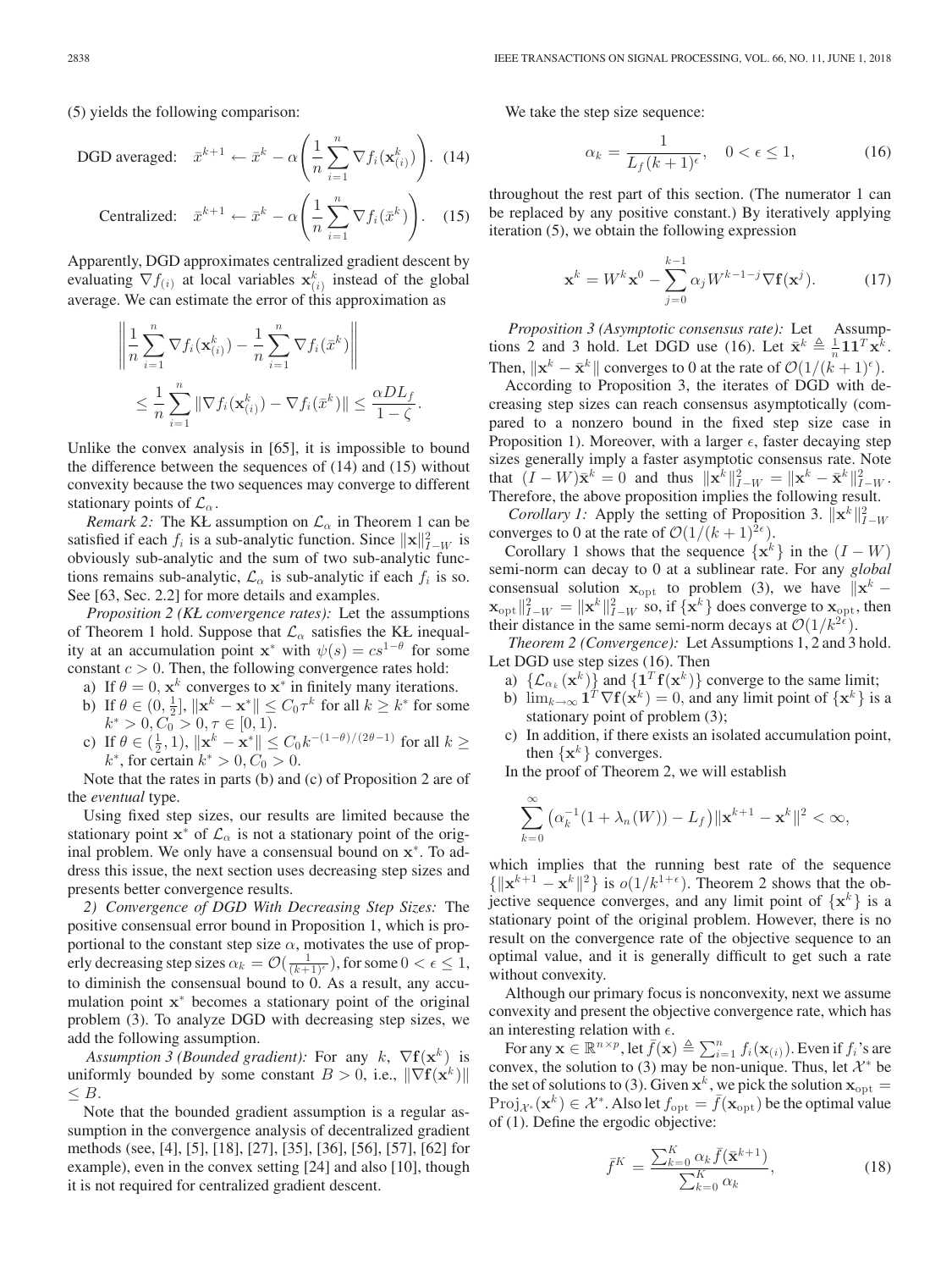where  $\bar{\mathbf{x}}^{k+1} = \frac{1}{n} (\mathbf{1}^T \mathbf{x}^{k+1}) \mathbf{1}$ . Obviously,

$$
\bar{f}^K \ge \min_{k=1,\dots,K+1} \bar{f}(\bar{\mathbf{x}}^k). \tag{19}
$$

*Proposition 4 (Convergence rates under convexity):* Let

Assumptions 1, 2 and 3 hold. Let DGD use step sizes (16). If  $\lambda_n(W) > 0$  and each  $f_i$  is convex, then  $\{\bar{f}^K\}$  defined in (18) converges to the optimal objective value  $f_{\text{opt}}$  at the following rates:

- a) if  $0 < \epsilon < 1/2$ , the rate is  $\mathcal{O}(\frac{1}{K^{\epsilon}})$ ;
- b) if  $\epsilon = 1/2$ , the rate is  $\mathcal{O}(\frac{\ln K}{\sqrt{K}})$ ;
- c) if  $1/2 < \epsilon < 1$ , the rate is  $\mathcal{O}(\frac{1}{K^{1-\epsilon}})$ ;
- d) if  $\epsilon = 1$ , the rate is  $\mathcal{O}(\frac{1}{\ln K})$ .

The convergence rates established in Proposition 4 are almost as good as  $\mathcal{O}(\frac{1}{\sqrt{K}})$  when  $\epsilon = \frac{1}{2}$ . As  $\epsilon$  goes to either 0 or 1, the rates become slower, and  $\epsilon = 1/2$  may be the optimal choice in terms of the convergence rate. However, by Proposition 3, a larger  $\epsilon$  implies a faster consensus rate. Therefore, there is a tradeoff to choose an appropriate  $\epsilon$  in the practical implementation of DGD. The proof of this proposition can be found in [67] due to page limit.

*Remark 3:* A related algorithm is the perturbed push-sum algorithm, also called subgradient-push, which was proposed in [25] for average consensus problem over time-varying network. Its convergence in the convex setting was developed in [41]. Recently, its convergence (to a critical point) in the nonconvex setting was established in [57] under some regularity assumptions. Moreover, by utilizing perturbations on the update process and the assumption of no saddle-point existence, almost sure convergence to a local minimum of its perturbed variant was also shown in [57].

*Remark 4:* Another recent algorithm is decentralized stochastic gradient descent (D-PSGD) in [33] with support to nonconvex large-sum objectives. An  $\mathcal{O}(\frac{1}{K} + \frac{1}{\sqrt{nK}})$ -ergodic convergence rate was established assuming  $K$  is sufficiently large and the step size  $\alpha$  is sufficiently small. When applied to the setting of this paper, [33, Th. 1] implies that the sequence  $\{\frac{1}{K}\sum_{k=0}^{K-1} \|\frac{1}{n}\mathbf{1}^T\nabla\mathbf{f}(\mathbf{x}^k)\|^2\}$  converges to zero at the rate  $\mathcal{O}(\frac{1}{K})$ <br>if the atom circ  $0 \le \alpha \le 1-\zeta$  where  $\zeta$  is defined in (10) From if the step size  $0 < \alpha < \frac{1-\zeta}{6L_f\sqrt{n}}$ , where  $\zeta$  is defined in (10). From Theorem 1, we can also establish such an  $\mathcal{O}(\frac{1}{K})$ -ergodic convergence rate of DGD as long as  $0 < \alpha < \frac{1 + \lambda_n(W)}{L_f}$ . Similar rates of convergence to a stationary point have also been shown for different nonconvex algorithms in [18], [28], [57].

#### *C. Convergence Results of Prox-DGD*

Similarly, we consider the convergence of Prox-DGD with both a fixed step size and decreasing step sizes. The iteration (7) can be reformulated as

$$
\mathbf{x}^{k+1} = \text{prox}_{\alpha_k r}(\mathbf{x}^k - \alpha_k \nabla \mathcal{L}_{\alpha_k}(\mathbf{x}^k))
$$
(20)

based on which, we define the Lyapunov function

$$
\hat{\mathcal{L}}_{\alpha_k}(\mathbf{x}) \triangleq \mathcal{L}_{\alpha_k}(\mathbf{x}) + r(\mathbf{x}),
$$

where we recall  $\mathcal{L}_{\alpha_k}(\mathbf{x}) = \sum_{i=1}^n f_i(\mathbf{x}_{(i)}) + \frac{1}{2\alpha_k} ||\mathbf{x}||_{I-W}^2$ . Then<br>(20) is clearly the forward-backward splitting (a k a prox-(20) is clearly the forward-backward splitting (a.k.a., proxgradient) iteration for minimize<sub>x</sub>  $\mathcal{L}_{\alpha_k}(\mathbf{x})$ . Specifically, (20) first performs gradient descent to the differentiable function  $\mathcal{L}_{\alpha_k}(\mathbf{x})$  and then computes the proximal of  $r(\mathbf{x})$ .

To analyze Prox-DGD, we should revise Assumption 1 as follows.

*Assumption 4 (Composite objective):* The objective function of (6) satisfies the following:

1) Each  $f_i$  is Lipschitz differentiable with constant  $L_{f_i} > 0$ . 2) Each  $(f_i + r_i)$  is proper, lower semi-continuous, coercive. As before,  $\sum_{i=1}^{n} f_i(\mathbf{x}_{(i)})$  is  $L_f$ -Lipschitz differentiable for  $L_f \triangleq \max_i L_{f_i}$ .

*1) Convergence Results of Prox-DGD With a Fixed Step Size:* Based on the above assumptions, we can get the global convergence of Prox-DGD as follows.

*Theorem 3 (Global convergence of Prox-DGD):* Let  $\{x^k\}$ be the sequence generated by Prox-DGD (7) where the step size  $\alpha$  satisfies  $0 < \alpha < \frac{1 + \lambda_n(W)}{L_f}$  when  $r_i$ 's are convex; and  $0 < \alpha < \frac{\lambda_n(W)}{L_f}$ , when  $r_i$ 's are not necessarily convex (this case requires  $\lambda_n(W) > 0$ ). Let Assumptions 2 and 4 hold. Then {**x**<sup>k</sup> } has at least one accumulation point **x**<sup>∗</sup>, and any accumulation point is a stationary point of  $\hat{\mathcal{L}}_{\alpha}(\mathbf{x})$ . Furthermore, the run-<br>ning best rates of the sequences  $\{||\mathbf{x}^{k+1} - \mathbf{x}^k||^2\}$ ,  $\{||\mathbf{\sigma}^{k+1}||^2\}$ ning best rates of the sequences  $\{||\mathbf{x}^{k+1} - \mathbf{x}^k||^2\}$ ,  $\{||\mathbf{g}^{k+1}||^2\}$  and  $\{||\frac{1}{n}\mathbf{1}^T\nabla\mathbf{f}(\mathbf{x}^k) + \frac{1}{n}\mathbf{1}^T\xi^k||^2\}$  (where  $\mathbf{g}^{k+1}$  is defined in Lemma 16, and  $\xi^k$  is defined in L Lemma 16, and  $\xi^k$  is defined in Lemma 17) are  $o(\frac{1}{k})$ . The convergence rate of the sequence  $\{\frac{1}{K}\sum_{k=0}^{K-1} \|\frac{1}{n}\mathbf{1}^T(\nabla f(\mathbf{x}^k)) + \epsilon^k\| \leq 2\}$  $(\xi^k)\|^2$  } is  $\mathcal{O}(\frac{1}{K})$ .

In addition, if  $\mathcal{L}_{\alpha}$  satisfies the KŁ property at an accumulation point  $\mathbf{x}^*$ , then  $\{\mathbf{x}^k\}$  converges to  $\mathbf{x}^*$ .

Theorem 3 assumes  $\lambda_n(W) > 0$  when  $r_i$ 's are nonconvex. If this fails to hold, we can establish with  $W$  being replaced by  $\frac{I+W}{2}$ . As this changes the spectral property of W, it may slow down the convergence rate. The rate of convergence of Prox-DGD can be also established by leveraging the KŁ property.

*Proposition 5 (Rate of convergence of Prox-DGD):* Under assumptions of Theorem 3, suppose that  $\hat{\mathcal{L}}_{\alpha}$  satisfies the KŁ inequality at an accumulation point  $x^*$  with  $\psi(s) = c_1 s^{1-\theta}$  for some constant  $c_1 > 0$ . Then the following hold:

- a) If  $\theta = 0$ ,  $\mathbf{x}^k$  converges to  $\mathbf{x}^*$  in finitely many iterations.
- b) If  $\theta \in (0, \frac{1}{2}], ||\mathbf{x}^k \mathbf{x}^*|| \le C_1 \tau^k$  for all  $k \ge k^*$  for some  $k^* > 0$ ,  $C_1 > 0$ ,  $\tau \in [0, 1)$  $k^* > 0, C_1 > 0, \tau \in [0, 1).$
- c) If  $\theta \in (\frac{1}{2}, 1)$ ,  $\|\mathbf{x}^{k} \mathbf{x}^{*}\| \leq C_1 k^{-(1-\theta)/(2\theta-1)}$  for all  $k \geq k^*$  for certain  $k^* > 0$ ,  $C_1 > 0$  $k^*$ , for certain  $k^* > 0, C_1 > 0$ .

*2) Convergence of Prox-DGD With Decreasing Step Sizes:* In Prox-DGD, we also use the decreasing step size (16). To investigate its convergence, the bounded gradient Assumption 3 should be revised as follows.

*Assumption 5 (Bounded composite subgradient):* For each i,  $\nabla f_i$  is uniformly bounded by some constant  $B_i > 0$ , i.e.,  $\|\nabla f_i(x)\| \leq B_i$  for any  $x \in \mathbb{R}^p$ . Moreover,  $\|\xi_i\| \leq B_{r_i}$  for any  $\xi_i \in \partial r_i(x)$  and  $x \in \mathbb{R}^p$ ,  $i = 1 \dots, n$ .

Let  $\overline{B} \triangleq \sum_{i=1}^{n} (B_i + B_{r_i})$ . Then  $\nabla f(\mathbf{x}) + \xi$  (where  $\xi \in \mathbb{R}^{n \times p}$ ) is uniformly bounded by  $\overline{B}$ . Note  $\partial r(\mathbf{x})$  for any  $\mathbf{x} \in \mathbb{R}^{n \times p}$  is uniformly bounded by  $\overline{B}$ . Note that the same assumption is used to analyze the convergence of distributed proximal-gradient method in the convex setting [8], [10], and also is widely used to analyze the convergence of nonconvex decentralized algorithms like in [35], [36]. In light of Lemma 17 (Section V.F), the claims in Proposition 3 and Corollary 1 also hold for Prox-DGD.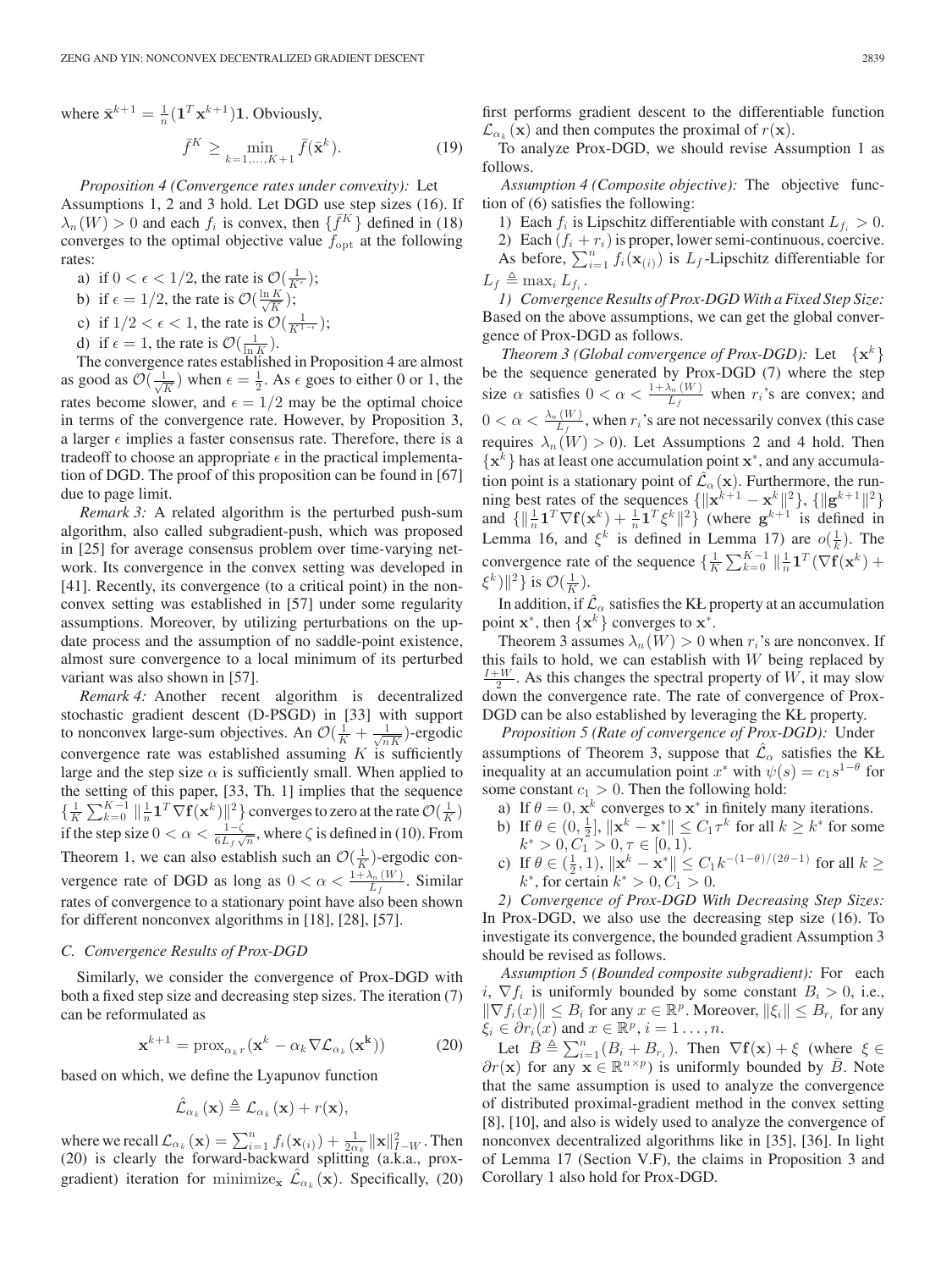*Proposition 6 (Asymptotic consensus and rate):* Let Assumptions 2 and 5 hold. In Prox-DGD, use the step sizes (16). There hold

$$
\|\mathbf{x}^{k}-\bar{\mathbf{x}}^{k}\| \leq C \left( \|\mathbf{x}^{0}\| \zeta^{k}+\bar{B} \sum_{j=0}^{k-1} \alpha_{j} \zeta^{k-1-j} \right),
$$

and  $\|\mathbf{x}^k - \bar{\mathbf{x}}^k\|$  converges to 0 at the rate of  $\mathcal{O}(1/(k+1)^{\epsilon})$ . Moreover, let  $\mathbf{x}^*$  be any *global* solution of the problem (6). Then  $\|\mathbf{x}^k - \mathbf{x}^*\|^2$   $\| \mathbf{x}^k - \mathbf{x}^*\|^2$   $\| \mathbf{x}^k - \mathbf{x}^*\|^2$  are converges to 0  $\|\mathbf{x}^{k} - \mathbf{x}^{*}\|_{I-W}^{2} = \|\mathbf{x}^{k}\|_{I-W}^{2} = \|\mathbf{x}^{k} - \bar{\mathbf{x}}^{*}\|_{I-W}^{2}$  converges to 0 at the rate of  $O(1/(k+1)^{2\epsilon})$ at the rate of  $\mathcal{O}(1/(k+1)^{2\epsilon})$ .

For any  $\mathbf{x} \in \mathbb{R}^{n \times p}$ , define  $\bar{s}(\mathbf{x}) = \sum_{i=1}^{n} f_i(\mathbf{x}_{(i)}) + r_i(\mathbf{x}_{(i)})$ . Let  $\mathcal{X}^{\dagger}$  be a set of solutions of (6),  $\mathbf{x}_{opt} = \text{Proj}_{\mathcal{X}^{\dagger}}(\mathbf{x}^{k}) \in \mathcal{X}^{\dagger}$ , and  $s_{\text{rel}} = \overline{s}(\mathbf{x}_{\text{rel}})$  be the optimal value of (6). Define and  $s_{\text{opt}} = \bar{s}(\mathbf{x}_{\text{opt}})$  be the optimal value of (6). Define

$$
\bar{s}^K = \frac{\sum_{k=0}^K \alpha_k \bar{s}(\bar{\mathbf{x}}^{k+1})}{\sum_{k=0}^K \alpha_k}.
$$
 (21)

*Theorem 4 (Convergence and rate):* Let Assumptions 2, 4 and 5 hold. In Prox-DGD, use the step sizes (16). Then

- a)  $\{\hat{\mathcal{L}}_{\alpha_k}(\mathbf{x}^k)\}\$  and  $\{\sum_{i=1}^n f_i(\mathbf{x}^k_{(i)}) + r_i(\mathbf{x}^k_{(i)})\}$  converge to the same limit;
- b)  $\sum_{k=0}^{\infty} (\alpha_k^{-1}(1 + \lambda_n(W)) L_f) ||\mathbf{x}^{k+1} \mathbf{x}^k||^2 < \infty$ <br>when  $r_i$ 's are convex; or,  $\sum_{k=0}^{\infty} (\alpha_k^{-1} \lambda_n(W) (L_f) \|\mathbf{x}^{k+1} - \mathbf{x}^k\|^2 < \infty$  when  $r_i$ 's are not necessarily convex (this case requires  $\lambda_n(W) > 0$ ): convex (this case requires  $\lambda_n(W) > 0$ );
- c) if  $\{\xi^k\}$  satisfies  $\|\xi^{k+1} \xi^k\| \leq L_r \|\mathbf{x}^{k+1} \mathbf{x}^k\|$  for each  $k > k_0$  some constant  $L_c > 0$  and a sufficiently large  $k > k_0$ , some constant  $L_r > 0$ , and a sufficiently large integer  $k_0 > 0$ , then

$$
\lim_{k \to \infty} \mathbf{1}^T (\nabla \mathbf{f}(\mathbf{x}^k) + \xi^{k+1}) = 0,
$$

where  $\xi^{k+1} \in \partial r(\mathbf{x}^{k+1})$  is the one determined by the proximal operator (8), and any limit point is a stationary point of problem (6).

- d) in addition, if there exists an isolated accumulation point, then  $\{x^k\}$  converges.
- e) furthermore, if  $f_i$  and  $r_i$  are convex and  $\lambda_n(W) > 0$ , then the claims on the rates of  $\{\bar{f}^K\}$  in Proposition 4 hold for the sequence  $\{\bar{s}^K\}$  defined in (21).

Theorem 4(b) implies that the running best rate of  $\|\mathbf{x}^{k+1} \mathbf{x}^{k} \|^2$  is  $o(\frac{1}{k^{1+\epsilon}})$ . The additional condition imposed on  $\{\xi^k\}$  in<br>Theorem  $4(c)$  is some type of restricted continuous regularity of Theorem  $\overline{4(c)}$  is some type of restricted continuous regularity of the subgradient  $\partial r$  with respect to the generated sequence. This condition is only used to establish the desired inequality (68). If  $∂r$  is locally Lipschitz continuous in a neighborhood of a limit point, then such Lipschitz condition on  $\{\xi^k\}$  can generally be satisfied, since  $\{x^k\}$  is asymptotic regular, and thus  $x^k$  will lies in such neighborhood of this limit point when  $k$  is sufficiently large. There are many kinds of proximal functions satisfying such assumption as studied in [66] (see, Remark 5 for detailed information). Theorem 4(e) gives the convergence rates of Prox-DGD in the convex setting.

*Remark 5:* A typical proximal function r satisfying the assumption of Theorem 4 (c) is the  $\ell_q$  quasi-norm ( $0 \le q < 1$ ) widely studied in sparse optimization, which takes the form  $r(x) = \sum_{i=1}^{p} |x_i|^q$ . From [11] and [66], there is a positive

 $\sqrt{\frac{9}{1}}$ When  $q = 0$ , we denote  $0^0 = 0$ .

lower bound for the absolute values of non-zero components of the solutions of  $\ell_a$  regularized optimization problem. Furthermore, as shown by [66, Property 1(b)], the sequence generated by Prox-DGD also has the similar lower bound property. Moreover, by Theorem 4(b), we have  $\|\mathbf{x}^{k+1} - \mathbf{x}^k\|^2 \to 0$  as  $k \to \infty$ . Together with the lower bound property, we can easily obtain the finite support and sign convergence of  $\{x^k\}$ , that is, the supports and signs of the non-zero components will freeze for sufficiently large k. When restricted to such nonzero subspace, the gradient of  $r_i(u) = |u|^q$  is Lipschitz continuous for any  $|u| \ge \tau$  and some positive constant  $\tau$ , where  $\tau$  denotes the lower bound. Besides  $\ell_q$  quasi-norm, there are some other typical cases like SCAD [16] and MCP [68] widely used in statistical learning, satisfying the condition (c) of this theorem.

*Remark 6:* One tightly related algorithm of Prox-DGD is the projected stochastic gradient descent (Proj SGD) method proposed by [4] for solving the constrained multi-agent optimization problem with a convex constraint set. When restricted to the deterministic case as studied in this paper, the convergence results of Proj SGD are very similar to that of Prox-DGD (see, Theorem  $4$  (c)–(d) in this paper and  $[4, Th. 1]$ ). However, there are some differences between [4] and this paper. In short, Proj SGD in [4] uses **convex constraints**, which correspond to setting  $r(x)$  in our paper as indicator functions of those convex sets. Our paper also considers **nonconvex functions** like  $\ell_q$  quasinorm ( $0 \leq q < 1$ ), SCAD, and MCP, which are widely used in statistical learning. Another difference is that Proj SGD of [4] uses **adaptive-then-combine (ATC)** and Prox-DGD of this paper does **combine-then-adaptive (CTA)**. By [4, Assumption 2], Proj SGD uses decreasing step sizes like  $\mathcal{O}(k^{-\epsilon})$  for some  $\epsilon > 1/2$ . We study the step size  $\alpha_k = \mathcal{O}(k^{-\epsilon})$  for any  $0 < \epsilon \leq 1$ for Prox-DGD, as well as a fixed step size.

# IV. RELATED WORKS AND DISCUSSIONS

We summarize some recent nonconvex decentralized algorithms in Table III. Most of them apply to either the smooth optimization problem (1) or the composite optimization problem (2) and use diminishing step sizes. Although (1) is a special case of (2) via letting  $r_i(x)=0$ , there are still differences in both algorithm design and theoretical analysis. Therefore, we divide their comparisons.

We first discuss the algorithms for  $(1)$ . In [57], the authors proved the convergence of perturbed push-sum for nonconvex (1) under some regularity assumptions. The convergence results for the deterministic perturbed push-sum algorithm obtained in [57] are similar to those of DGD developed in this paper under similar assumptions (see, Theorem 2 above and [57, Th. 3]). The detailed comparisons between two algorithms are illustrated in Remark 3. In [33], the sublinear convergence to a stationary point of D-PSGD algorithm was developed under the nonconvex setting. DGD studied in this paper can be viewed a special D-PSGD with a zero variance. In [18], a primal-dual approximate gradient algorithm called ZENITH was developed for (1). The convergence of ZENITH was given in the expectation of constraint violation under the Lipschitz differentiable assumption and other assumptions. The last one is the proximal primal-dual algorithm (Prox-PDA) recently proposed in [21]. The  $\mathcal{O}(\frac{1}{k})$ -rate of convergence to a stationary point was established in [21].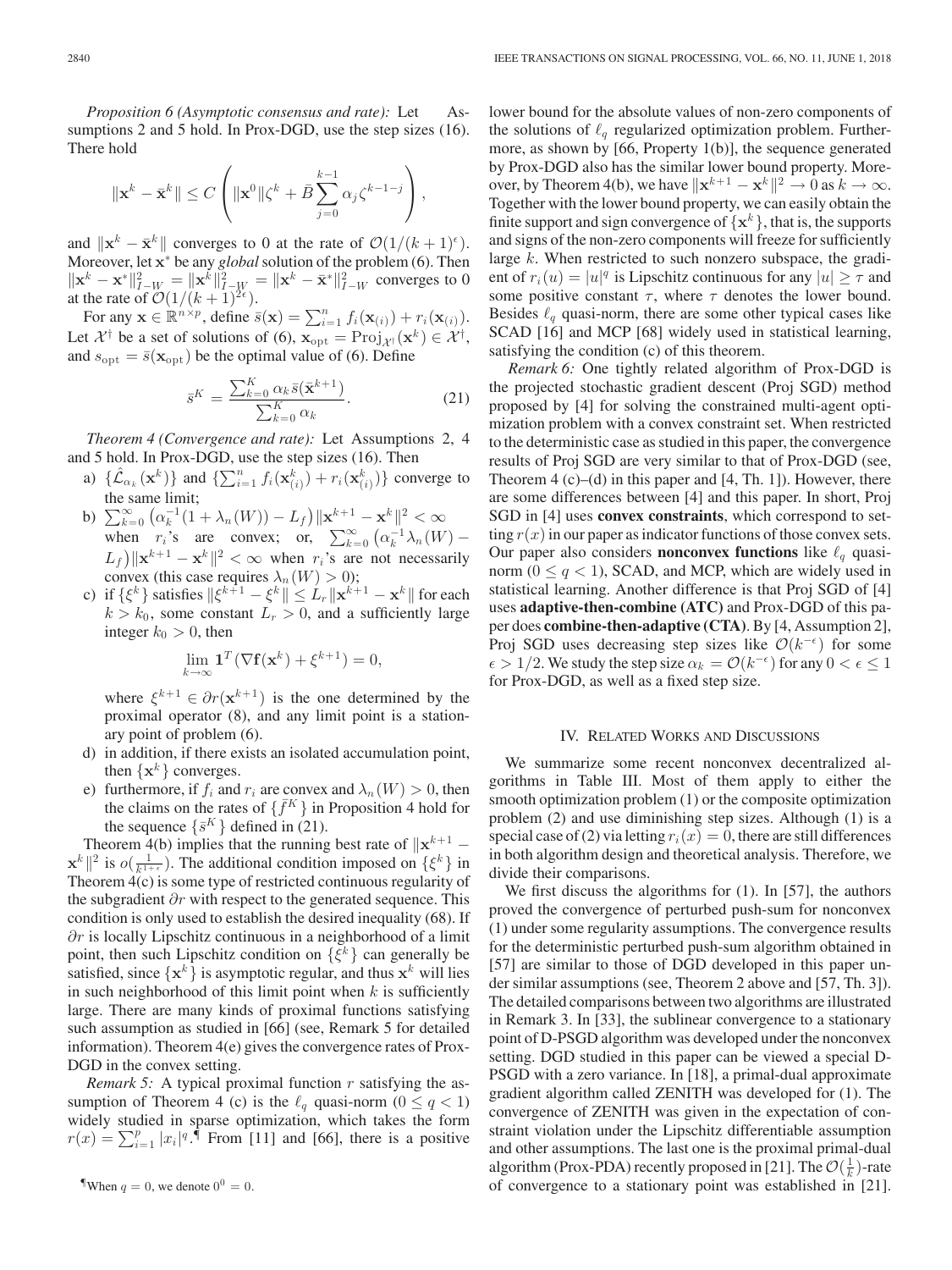Latter, a perturbed variant of Prox-PDA was proposed in [22] for constrained composite (smooth+nonsmooth) optimization problem with a linear equality constraint.

Table III includes three algorithms for solving the composite problem (2), which are related to ours. All of them only deal with convex  $r_i$  (whereas  $r_i$  in this paper can also be nonconvex). In [36], the authors proposed NEXT based on the previous successive convex approximation (SCA) technique. The iterates of NEXT include two stages, a local SCA stage to update local variables and a consensus update stage to fuse the information between agents. While NEXT has results similar to Prox-DGD using diminishing step sizes. Another interesting algorithm is decentralized Frank-Wolfe (DeFW) proposed in [62] for nonconvex, smooth, constrained decentralized optimization, where a bounded convex constraint set is imposed. There are three steps at each iteration of DeFW: average gradient computation, local variable evaluation by Frank-Wolfe, and information fusion between agents. In [62], the authors established convergence results similar to Prox-DGD under diminishing step sizes. The stochastic version of DeFW has also been developed in [27] for high-dimensional convex sparse optimization. The next one is projected stochastic gradient algorithm (Proj SGD) [4] for constrained, nonconvex, smooth consensus optimization with a convex constrained set. The detailed comparison between Proj SGD and Prox-DGD are shown in Remark 6.

Based on the above analysis, the convergence results of DGD and Prox-DGD with decreasing step sizes of this paper are comparable with most of the existing ones. However, we allow nonconvex nonsmooth  $r_i$  and are able to obtain the estimates of asymptotic consensus rates. We also establish global convergence using a fixed step size while it is only found in ZENITH.

# V. PROOFS

In this section, we present the main proofs of our main theorems and propositions.

# *A. Proof for Theorem 1*

The sketch of the proof is as follows: DGD is interpreted as the gradient descent algorithm applied to the Lyapunov function  $\mathcal{L}_{\alpha}$ , following the argument in [65]; then, the properties of sufficient descent, lower boundedness, and bounded gradients are established for the sequence  $\{\mathcal{L}_{\alpha}(\mathbf{x}^k)\}\)$ , giving subsequence convergence of the DGD iterates; finally, whole sequence convergence of the DGD iterates follows from the KŁ property of  $\mathcal{L}_{\alpha}$ .

*Lemma 1 (Gradient descent interpretation):* The sequence  $\{x^k\}$  generated by the DGD iteration (5) is the same sequence generated by applying gradient descent with the fixed step size  $\alpha$  to the objective function  $\mathcal{L}_{\alpha}(\mathbf{x})$ .

A proof of this lemma is given in [65], and it is based on reformulating (5) as the iteration:

$$
\mathbf{x}^{k+1} = \mathbf{x}^k - \alpha(\nabla \mathbf{f}(\mathbf{x}^k) + \alpha^{-1}(I - W)\mathbf{x}^k)
$$
  
= 
$$
\mathbf{x}^k - \alpha \nabla \mathcal{L}_{\alpha}(\mathbf{x}^k).
$$
 (22)

Although the sequence  $\{x^k\}$  generated by the DGD iteration (5) can be interpreted as a centralized gradient descent sequence of function  $\mathcal{L}_{\alpha}(\mathbf{x})$ , it is different to the gradient descent of the original problem (3).

*Lemma 2 (Sufficient descent of*  $\{\mathcal{L}_{\alpha}(\mathbf{x}^k)\}\)$ : Let Assumptions 1 and 2 hold. Set the step size  $0 < \alpha < \frac{1 + \lambda_n(W)}{L_f}$ . It holds that

$$
\mathcal{L}_{\alpha}(\mathbf{x}^{k+1}) \leq \mathcal{L}_{\alpha}(\mathbf{x}^{k})
$$
  
 
$$
-\frac{1}{2}(\alpha^{-1}(1+\lambda_{n}(W))-L_{f})\|\mathbf{x}^{k+1}-\mathbf{x}^{k}\|^{2}, \quad \forall k \in \mathbb{N}.
$$
 (23)

*Proof:* From  $\mathbf{x}^{k+1} = \mathbf{x}^k - \alpha \nabla \mathcal{L}_{\alpha}(\mathbf{x}^k)$ , it follows that

$$
\langle \nabla \mathcal{L}_{\alpha}(\mathbf{x}^k), \mathbf{x}^{k+1} - \mathbf{x}^k \rangle = -\frac{\|\mathbf{x}^{k+1} - \mathbf{x}^k\|^2}{\alpha}.
$$
 (24)

Since  $\sum_{i=1}^{n} \nabla f_i(\mathbf{x}_{(i)})$  is  $L_f$ -Lipschitz,  $\nabla \mathcal{L}_\alpha$  is Lipschitz with the constant  $L^* \triangleq L_f + \alpha^{-1} \lambda_{\max}(I - W) = L_f + \alpha^{-1} (1 \lambda_n(W)$ , implying

$$
\mathcal{L}_{\alpha}(\mathbf{x}^{k+1}) \leq \mathcal{L}_{\alpha}(\mathbf{x}^{k}) + \langle \nabla \mathcal{L}_{\alpha}(\mathbf{x}^{k}), \mathbf{x}^{k+1} - \mathbf{x}^{k} \rangle
$$

$$
+ \frac{L^*}{2} \|\mathbf{x}^{k+1} - \mathbf{x}^{k}\|^2. \tag{25}
$$

Combining  $(24)$  and  $(25)$  yields  $(23)$ .

*Lemma 3 (Boundedness):* Under Assumptions 1 and 2, if  $0 < \alpha < \frac{1 + \lambda_n(W)}{L_f}$ , then the sequence  $\{L_\alpha(\mathbf{x}^k)\}\)$  is lower bounded, and the sequence  $\{x^k\}$  is bounded, i.e., there exists a constant  $\mathcal{B} > 0$  such that  $\|\mathbf{x}^k\| < \mathcal{B}$  for all k.

*Proof:* The lower boundedness of  $\mathcal{L}_{\alpha}(\mathbf{x}^k)$  is due to the lower boundedness of each  $f_i$  as it is proper and coercive (Assumption 1 Part (2)).

By Lemma 2 and the choice of  $\alpha$ ,  $\mathcal{L}_{\alpha}(\mathbf{x}^k)$  is nonincreasing and upper bounded by  $\mathcal{L}_{\alpha}(\mathbf{x}^0) < +\infty$ . Hence,  $\mathbf{1}^T \mathbf{f}(\mathbf{x}^k) \leq$  $\mathcal{L}_{\alpha}(\mathbf{x}^0)$  implies that  $\mathbf{x}^k$  is bounded due to the coercivity of  $\mathbf{1}^T \mathbf{f}(\mathbf{x})$  (Assumption 1 Part (2)).  $\mathbf{1}^T \mathbf{f}(\mathbf{x})$  (Assumption 1 Part (2)). From Lemmas 2 and 3, we immediately obtain the following

lemma.

Lemma  $\,$  4 ( $\ell_2^2$ -summable and asymptotic regularity<sup>||</sup>): It holds that  $\sum_{k=0}^{\infty} ||\mathbf{x}^{k+1} - \mathbf{x}^{k}||^2 < +\infty$  and that  $||\mathbf{x}^{k+1} - \mathbf{x}^{k}|| \rightarrow 0$ as  $k \to \infty$ .

From (22), the result below directly follows:

*Lemma 5 (Gradient bound):*  $\|\nabla \mathcal{L}_{\alpha}(\mathbf{x}^k)\| \leq \alpha^{-1} \|\mathbf{x}^{k+1}\|$  $-\mathbf{x}^k$ ||.

Based on the above lemmas, we get the global convergence of DGD.

*Proof of Theorem 1:* By Lemma 3, the sequence  $\{x^k\}$  is bounded, so there exist a convergent subsequence and a limit point, denoted by  $\{x^{k_s}\}_{s\in\mathbb{N}} \to x^*$  as  $s \to +\infty$ . By Lemmas 2 and 3,  $\mathcal{L}_{\alpha}(\mathbf{x}^k)$  is monotonically nonincreasing and lower bounded, and therefore  $\mathcal{L}_{\alpha}(\mathbf{x}^k) \to \mathcal{L}^*$  for some  $\mathcal{L}^*$  and  $\|\mathbf{x}^{k+1} - \mathbf{z}^k\|$  $\mathbf{x}^k \|\rightarrow 0$  as  $k \rightarrow \infty$ . Based on Lemma 5,  $\|\nabla \mathcal{L}_{\alpha}(\mathbf{x}^k)\| \rightarrow 0$  as  $k \to \infty$ . In particular,  $\|\nabla \mathcal{L}_{\alpha}(\mathbf{x}^{k_s})\| \to 0$  as  $s \to \infty$ . Hence, we have  $\nabla \mathcal{L}_{\alpha}(\mathbf{x}^*)=0$ .

The running best rate of the sequence  $\{\|\mathbf{x}^{k+1} - \mathbf{x}^k\|^2\}$  follows from [13, Lemma 1.2] or [26, Th. 3.3.1]. By Lemma 5, the running best rate of the sequence  $\{\|\nabla \mathcal{L}_{\alpha}(\mathbf{x}^k)\|^2\}$  is  $o(\frac{1}{k})$ .

<sup>∥</sup>A sequence { $a_k$ } is said to be asymptotic regular if  $||a_{k+1} - a_k|| \to 0$  as  $k \to \infty$ .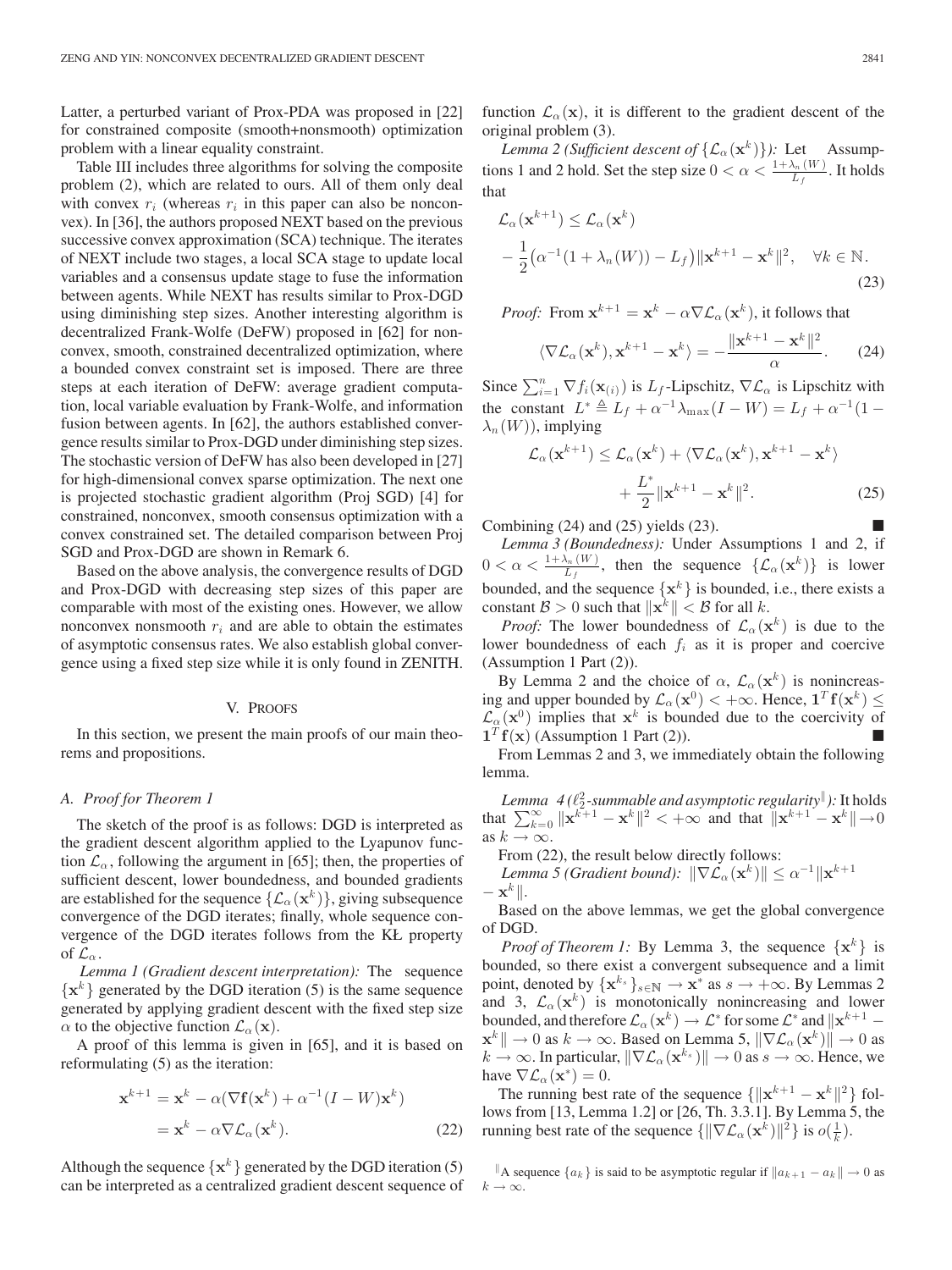By (11),  $\nabla \mathcal{L}_{\alpha}(\mathbf{x}^k) = \nabla \mathbf{f}(\mathbf{x}^k) + \alpha^{-1}(I - W)\mathbf{x}^k$ , which im-<br>plies  $\frac{1}{n} \mathbf{1}^T \nabla \mathbf{f}(\mathbf{x}^k) = \frac{1}{n} \mathbf{1}^T \nabla \mathcal{L}_{\alpha}(\mathbf{x}^k)$  due to  $\frac{1}{n} \mathbf{1}^T (I - W) = 0$ .<br>Thus Thus,

$$
\left\|\frac{1}{n}\mathbf{1}^T\nabla\mathbf{f}(\mathbf{x}^k)\right\|^2=\left\|\frac{1}{n}\mathbf{1}^T\nabla\mathcal{L}_\alpha(\mathbf{x}^k)\right\|^2\leq\|\nabla\mathcal{L}_\alpha(\mathbf{x}^k)\|^2,
$$

which implies the running best rate of  $\{\|\frac{1}{n}\mathbf{1}^T\nabla \mathbf{f}(\mathbf{x}^k)\|^2\}$  is also  $o(\frac{1}{k}).$ 

By Lemmas 2 and 5, it holds

$$
\|\nabla \mathcal{L}_{\alpha}(\mathbf{x}^k)\|^2 \leq \frac{2}{\alpha(1 + \lambda_n(W) - \alpha L_f)} (\mathcal{L}_{\alpha}(\mathbf{x}^k) - \mathcal{L}_{\alpha}(\mathbf{x}^{k+1})),
$$

which implies

$$
\frac{1}{K}\sum_{k=0}^{K-1} \|\nabla \mathcal{L}_{\alpha}(\mathbf{x}^k)\|^2 \leq \frac{2(\mathcal{L}_{\alpha}(\mathbf{x}^0)-\mathcal{L}^*)}{\alpha(1+\lambda_n(W)-\alpha L_f)K}.
$$

Moreover, note that  $\|\frac{1}{n}\mathbf{1}^T\nabla \mathbf{f}(\mathbf{x}^k)\|^2 \leq \|\nabla \mathcal{L}_{\alpha}(\mathbf{x}^k)\|^2$ . Thus, the convergence rate of  $\{\frac{1}{K}\sum_{k=0}^{K-1} \|\frac{1}{n}\mathbf{1}^T\nabla\mathbf{f}(\mathbf{x}^k)\|^2\}$  is  $\mathcal{O}(\frac{1}{K})$ .<br>Similar to [2, Th, 2,9], we can claim the global converge

Similar to [2, Th. 2.9], we can claim the global convergence of the considered sequence  $\{\mathbf x^k\}_{k\in\mathbb N}$  under the KŁ assumption of  $\mathcal{L}_{\alpha}$ . of  $\mathcal{L}_{\alpha}$ .

Next, we derive a bound on the gradient sequence  $\{\nabla f(\mathbf{x}^k)\}\$ , which is used in Proposition 1.

*Lemma 6:* Under Assumption 1, there exists a point **y**<sup>∗</sup> satisfying  $\nabla f(y^*)=0$ , and the following bound holds

$$
\|\nabla \mathbf{f}(\mathbf{x}^k)\| \le D \triangleq L_f(\mathcal{B} + \|\mathbf{y}^*\|), \quad \forall k \in \mathbb{N}, \quad (26)
$$

where B is the bound of  $\|\mathbf{x}^k\|$  given in Lemma 3.

*Proof:* By the lower boundedness assumption (Assumption 1 Part (2)), the minimizer of  $\mathbf{1}^T \mathbf{f}(\mathbf{y})$  exists. Let  $\mathbf{y}^*$  be a minimizer. Then by Lipschitz differentiability of each  $f_i$  (Assumption 1) Part (1)), we have that  $\nabla$ **f**( $\mathbf{y}^*$ ) = 0.

Then, for any  $k$ , we have

$$
\|\nabla \mathbf{f}(\mathbf{x}^k)\| = \|\nabla \mathbf{f}(\mathbf{x}^k) - \nabla \mathbf{f}(\mathbf{y}^*)\| \le L_f \|\mathbf{x}^k - \mathbf{y}^*\|
$$
  
(Lemma 3)  $\le L_f (\mathcal{B} + \|\mathbf{y}^*\|).$ 

Therefore, we have proven this lemma.

# *B. Proof for Proposition 2*

*Proof:* Note that

$$
\|\nabla \mathcal{L}_{\alpha}(\mathbf{x}^{k+1})\| \leq \|\nabla \mathcal{L}_{\alpha}(\mathbf{x}^{k+1}) - \nabla \mathcal{L}_{\alpha}(\mathbf{x}^{k})\| + \|\nabla \mathcal{L}_{\alpha}(\mathbf{x}^{k})\|
$$
  
\n
$$
\leq L^* \|\mathbf{x}^{k+1} - \mathbf{x}^k\| + \alpha^{-1} \|\mathbf{x}^{k+1} - \mathbf{x}^k\|
$$
  
\n
$$
= (\alpha^{-1}(2 - \lambda_n(W)) + L_f) \|\mathbf{x}^{k+1} - \mathbf{x}^k\|,
$$

where the second inequality holds for Lemma 5 and the Lipschitz continuity of  $\nabla \mathcal{L}_{\alpha}$  with constant  $L^* = L_f + \alpha^{-1}(1 \lambda_n(W)$ ). Thus, it shows that  $\{x^k\}$  satisfies the so-called relative error condition as list in [2]. Moreover, by Lemmas 2 and 3,  $\{x^k\}$  also satisfies the so-called sufficient decrease and continuity conditions as listed in [2]. Under such three conditions and the KŁ property of  $\mathcal{L}_{\alpha}$  at  $\mathbf{x}^*$  with  $\psi(s) = cs^{1-\theta}$ , following the proof of [2, Lemma 2.6], there exists  $k_0 > 0$  such that for

all  $k \geq k_0$ , we have

$$
2\|\mathbf{x}^{k+1} - \mathbf{x}^{k}\| \le \|\mathbf{x}^{k} - \mathbf{x}^{k-1}\| + \frac{cb}{a}
$$
  
 
$$
\times \left( (\mathcal{L}_{\alpha}(\mathbf{x}^{k}) - \mathcal{L}_{\alpha}(\mathbf{x}^{*}))^{1-\theta} - (\mathcal{L}_{\alpha}(\mathbf{x}^{k+1}) - \mathcal{L}_{\alpha}(\mathbf{x}^{*}))^{1-\theta} \right),
$$
 (27)

where  $a \triangleq \frac{1}{2} (\alpha^{-1} (1 + \lambda_n(W)) - L_f)$  and  $b \triangleq \alpha^{-1} (2 - \lambda_n(W))$  $+ L_f$ . Then, an easy induction yields

$$
\sum_{t=k_0}^k \|\mathbf{x}^{t+1} - \mathbf{x}^t\| \le \|\mathbf{x}^{k_0} - \mathbf{x}^{k_0-1}\| + \frac{cb}{a}
$$
  
\$\times \left( (\mathcal{L}\_{\alpha}(\mathbf{x}^{k\_0}) - \mathcal{L}\_{\alpha}(\mathbf{x}^\*))^{1-\theta} - (\mathcal{L}\_{\alpha}(\mathbf{x}^{k+1}) - \mathcal{L}\_{\alpha}(\mathbf{x}^\*))^{1-\theta} \right).

Following a derivation similar to the proof of [1, Th. 5], we can estimate the rate of convergence of  $\{x^k\}$  in the different cases of  $\theta$ . of  $\theta$ .

# *C. Proof for Proposition 3*

In order to prove Proposition 3, we also need the following lemmas. k

*Lemma 7:* ([40, Proposition 1]) Let  $W^k \triangleq \overbrace{W \cdots W}$  be the power of W with degree k for any  $k \in \mathbb{N}$ . Under Assumption 2, it holds

$$
\left\| W^k - \frac{1}{n} \mathbf{1} \mathbf{1}^T \right\| \le C \zeta^k \tag{28}
$$

for some constant  $C > 0$ , where  $\zeta$  is the second largest magnitude eigenvalue of  $W$  as specified in (10).

*Lemma 8:* ([48, Lemma 3.1]) Let  $\{\gamma_k\}$  be a scalar sequence. If  $\lim_{k \to \infty} \gamma_k = \gamma$  and  $0 < \beta < 1$ , then  $\lim_{k \to \infty} \sum_{l=0}^k$  $\tilde{\beta}^{k-l}\gamma_l=\frac{\gamma}{1-\beta}.$ 

*Proof of Proposition 3:* By the recursion (17), note that

$$
\mathbf{x}^{k} - \bar{\mathbf{x}}^{k} = \left( W^{k} - \frac{1}{n} \mathbf{1} \mathbf{1}^{T} \right) \mathbf{x}^{0}
$$

$$
- \sum_{j=0}^{k-1} \alpha_{j} \left( W^{k-1-j} - \frac{1}{n} \mathbf{1} \mathbf{1}^{T} \right) \nabla \mathbf{f}(\mathbf{x}^{j}). \quad (29)
$$

Further by Lemma 7 and Assumption 3, we obtain

$$
\|\mathbf{x}^{k} - \bar{\mathbf{x}}^{k}\| \le \left\| \left( W^{k} - \frac{1}{n} \mathbf{1} \mathbf{1}^{T} \right) \right\| \|\mathbf{x}^{0}\|
$$
  
+ 
$$
\sum_{j=0}^{k-1} \alpha_{j} \left\| W^{k-1-j} - \frac{1}{n} \mathbf{1} \mathbf{1}^{T} \right\| \cdot \|\nabla \mathbf{f}(\mathbf{x}^{j})\|
$$
  

$$
\le C \left( \|\mathbf{x}^{0}\| \zeta^{k} + B \sum_{j=0}^{k-1} \alpha_{j} \zeta^{k-1-j} \right). \tag{30}
$$

Furthermore, by Lemma 8 and step sizes (16), we get  $\lim_{k\to\infty} \|\mathbf{x}^k - \bar{\mathbf{x}}^k\| = 0.$ 

Let  $b_k \triangleq (k+1)^{-\epsilon}$ . To show the rate of  $\|\mathbf{x}^k - \bar{\mathbf{x}}^k\|$ , we only ged to show that need to show that

$$
\lim_{k \to \infty} b_k^{-1} \|\mathbf{x}^k - \bar{\mathbf{x}}^k\| \le C^*
$$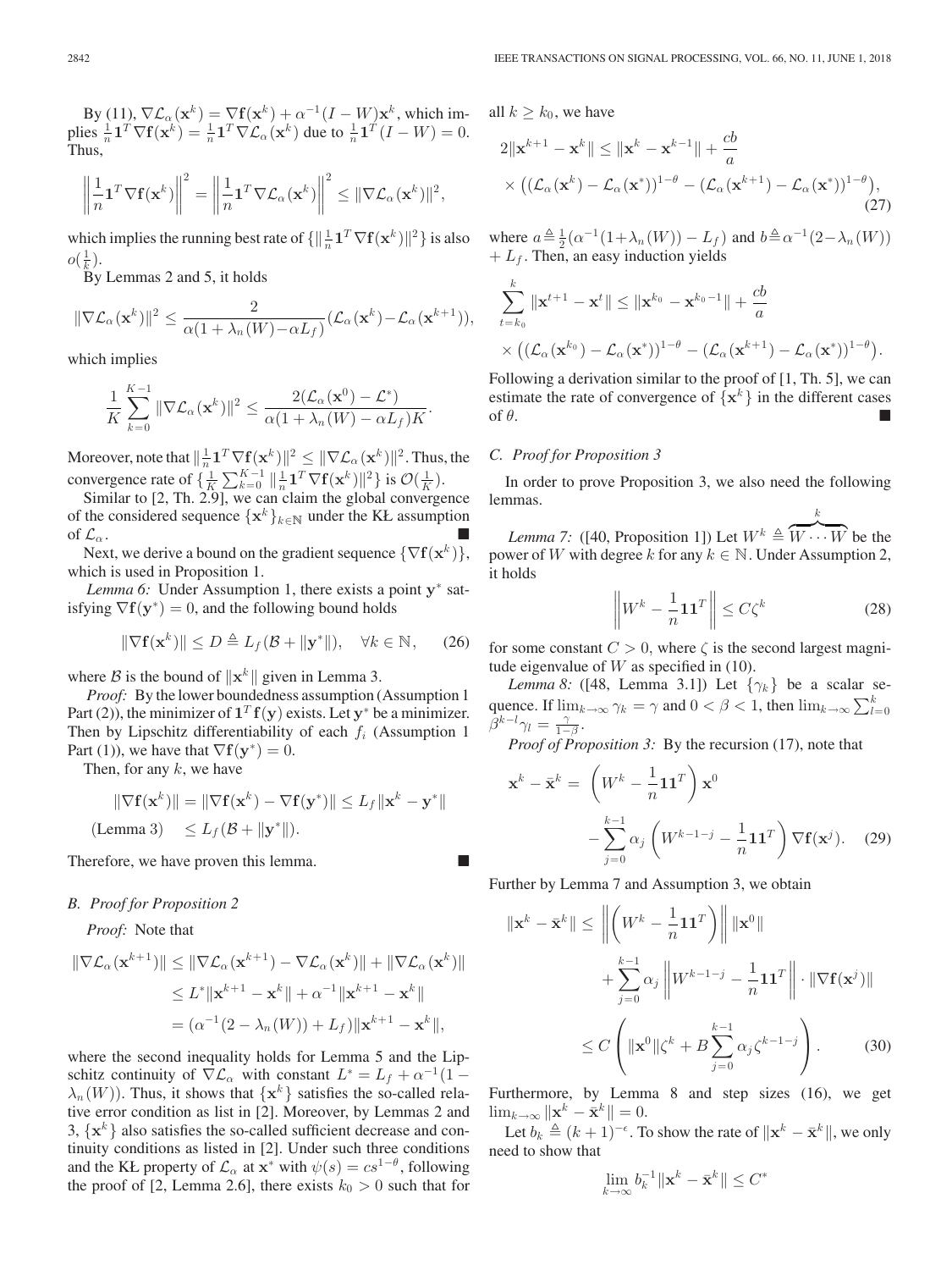for some  $0 < C^* < \infty$ . Let  $j'_k \triangleq [k - 1 + 2 \log_{\zeta}(b_k^{-1})]$  (where [x] denotes the integer part of x for any  $x \in \mathbb{R}$ ). Note that

$$
b_k^{-1} \|\mathbf{x}^k - \bar{\mathbf{x}}^k\|
$$
  
\n
$$
\leq C b_k^{-1} \left( \|\mathbf{x}^0\| \zeta^k + B \sum_{j=0}^{k-1} \alpha_j \zeta^{k-1-j} \right)
$$
  
\n
$$
= C \|\mathbf{x}^0\| b_k^{-1} \zeta^k + C B b_k^{-1} \sum_{j=0}^{j'_k} \alpha_j \zeta^{k-1-j}
$$
  
\n
$$
+ C B b_k^{-1} \sum_{j=j'_k+1}^{k-1} \alpha_j \zeta^{k-1-j}
$$
  
\n
$$
\triangleq T_1 + T_2 + T_3,
$$
\n(31)

where the first inequality holds because of (30).

In the following, we will estimate the above three terms in the right-hand side of (31), respectively. First, by the definition of  $j'_k$ , for any  $j \leq j'_k$ , we have  $b_k^{-1} \zeta^{\frac{k-1-j}{2}} \leq b_k^{-1} \zeta^{\frac{k-1-j'_k}{2}} \leq 1$ . Thus,

$$
T_2 \leq CB \sum_{j=0}^{j'_k} \alpha_j \zeta^{(k-1-j)/2}.
$$
 (32)

Second, for  $j'_k < j \leq k-1$ ,

$$
b_k^{-1} \alpha_j \leq \frac{(k+1)^{\epsilon}}{L_f(j'_k+1)^{\epsilon}} \leq \frac{(k+1)^{\epsilon}}{L_f(k-1+2\epsilon \log_{\zeta}(k+1))^{\epsilon}},
$$

and also  $b_k^{-1} \alpha_j \ge \frac{(k+1)^{\epsilon}}{L_f (k+1)^{\epsilon}} = \frac{1}{L_f}$ . Thus, for any  $j'_k < j \le$  $k-1$ ,  $\lim_{k\to\infty} b_k^{-1} \alpha_j = \frac{1}{L_f}$ . Furthermore, note that  $\lim_{k\to\infty}$  $b_k^{-1} \zeta^{k/2} = 0$ . Therefore, there exists a  $k^*$  such that for  $k \geq k^*$ ,  $b_k^{-1} \alpha_j \leq \frac{2}{L_f}$  and  $b_k^{-1} \zeta^{k/2} \leq 1$ . The above two inequalities imply that for sufficiently large  $k$ ,

$$
T_1 \le C \|\mathbf{x}^0\| \zeta^{k/2}, \quad T_3 \le \frac{2CB}{L_f} \sum_{j=j'_k+1}^{k-1} \zeta^{k-1-j}.
$$
 (33)

From (32) and (33), we get

$$
b_k^{-1} \|\mathbf{x}^k - \bar{\mathbf{x}}^k\| \le C \|\mathbf{x}^0\| \zeta^{k/2} + CB \left( \sum_{j=0}^{j'_k} \alpha_j \zeta^{(k-1-j)/2} + \frac{2}{L_f} \sum_{j=j'_k+1}^{k-1} \zeta^{k-1-j} \right). \tag{34}
$$

By Lemma 8 and (34), there exists a  $C^* > 0$  such that

$$
\lim_{k \to \infty} b_k^{-1} \|\mathbf{x}^k - \bar{\mathbf{x}}^k\| \le C^*.
$$
 (35)

We have completed the proof of this proposition.

# *D. Proof for Theorem 2*

To prove Theorem 2, we first note that similar to (22), the DGD iterates under decreasing step sizes can be rewritten as

$$
\mathbf{x}^{k+1} = \mathbf{x}^k - \alpha_k \nabla \mathcal{L}_{\alpha_k}(\mathbf{x}^k),\tag{36}
$$

where  $\mathcal{L}_{\alpha_k}(\mathbf{x}) = \mathbf{1}^T \mathbf{f}(\mathbf{x}) + \frac{1}{2\alpha_k} ||\mathbf{x}||_{I-W}^2$ , and we also need the following lemmas following lemmas.

*Lemma 9 ([50]):* Let  $\{v_t\}$  be a nonnegative scalar sequence such that

$$
v_{t+1} \leq (1+b_t)v_t - u_t + c_t
$$

for all  $t \in \mathbb{N}$ , where  $b_t \geq 0$ ,  $u_t \geq 0$  and  $c_t \geq 0$  with  $\sum_{t=0}^{\infty} b_t$  $\infty$  and  $\sum_{t=0}^{\infty} c_t \leq \infty$ . Then the sequence  $\{v_t\}$  converges to some  $v \geq 0$  and  $\sum_{t=0}^{\infty} u_t < \infty$ .

*Lemma 10:* Let  $\alpha_k$  satisfy (16). Then it holds

$$
\alpha_{k+1}^{-1} - \alpha_k^{-1} \le 2\epsilon L_f (k+1)^{\epsilon-1}.
$$

*Proof:* We first prove that

$$
(1+x)^{\epsilon} - 1 \le 2\epsilon x, \quad \forall x \in [0,1]. \tag{37}
$$

Let  $q(x) = (1 + x)^{\epsilon} - 1 - 2\epsilon x$ . Then its derivative

$$
g'(x) = \epsilon (1+x)^{\epsilon-1} - 2\epsilon < 0, \quad \forall x \in [0,1].
$$

It implies  $g(x) \le g(0) = 0$  for any  $x \in [0, 1]$ , that is, the inequality (37) holds.

Note that

$$
\alpha_{k+1}^{-1} - \alpha_k^{-1} = L_f((k+2)^{\epsilon} - (k+1)^{\epsilon})
$$
  
=  $L_f(k+1)^{\epsilon} \left( \left( 1 + \frac{1}{k+1} \right)^{\epsilon} - 1 \right)$   
 $\leq 2\epsilon L_f(k+1)^{\epsilon-1},$  (38)

where the last inequality holds for (37).

The following shows that  $\{(\alpha_{k+1}^{-1} - \alpha_k^{-1}) || \mathbf{x}^{k+1} ||_{I-W}^2\}$  is mumble summable.

*Lemma 11:* Let Assumptions 1, 2, and 3 hold. In DGD, use step sizes  $\alpha_k$  in (16). Then  $\{(\alpha_{k+1}^{-1} - \alpha_k^{-1}) ||\mathbf{x}^{k+1}||_{I-W}^2\}$ is summable, i.e.,  $\sum_{k=0}^{\infty} (\alpha_{k+1}^{-1} - \alpha_k^{-1}) ||\mathbf{x}^{k+1}||_{I-W}^2 < \infty$ .<br>*Proof:* Note that

*Proof:* Note that

$$
\|\mathbf{x}^{k+1}\|_{I-W}^2 = \|\mathbf{x}^{k+1} - \bar{\mathbf{x}}^{k+1}\|_{I-W}^2
$$
  
 
$$
\leq (1 - \lambda_n(W)) \|\mathbf{x}^{k+1} - \bar{\mathbf{x}}^{k+1}\|^2.
$$
 (39)

By Lemma 10,

$$
(\alpha_{k+1}^{-1} - \alpha_k^{-1}) \|\mathbf{x}^{k+1}\|_{I-W}^2 \le 2\epsilon L_f (k+1)^{\epsilon-1} \|\mathbf{x}^{k+1}\|_{I-W}^2
$$
  
\n
$$
\le 2\epsilon L_f (k+1)^{\epsilon-1} (1 - \lambda_n(W)) \|\mathbf{x}^{k+1} - \bar{\mathbf{x}}^{k+1}\|^2.
$$
 (40)

Furthermore, by (40) and Proposition 3, the sequence  $\{(\alpha_{k+1}^{-1})\}$  $-\alpha_k^{-1}$ )  $\|\mathbf{x}^{k+1}\|_{L^2}^2$  converges to 0 at the rate of  $\mathcal{O}(1/(k+1)^{1+\epsilon})$  which implies that the sequence  $\frac{f(c^{-1} - c^{-1})}{c^{-1}}$ + 1)<sup>1+ $\epsilon$ </sup>), which implies that the sequence  $\{(\alpha_{k+1}^{-1} - \alpha_k^{-1})$  $\|\mathbf{x}^{k+1}\|_{I-W}^2$  is  $\ell_1$ -summable, i.e.,  $\sum_{k=0}^{\infty} (\alpha_{k+1}^{-1} - \alpha_k^{-1}) \|\mathbf{x}^{k+1}\|_{I-W}^2$  $\|_{I-W}^2 < \infty.$  $\frac{2}{I-W} < \infty$ .

*Lemma 12 (convergence of weakly summable sequence):* Let  $\{\beta_k\}$  and  $\{\gamma_k\}$  be two nonnegative scalar sequences such that a)  $\gamma_k = \frac{1}{(k+1)^{\epsilon}}$ , for some  $\epsilon \in (0,1]$ ,  $k \in \mathbb{N}$ ;

- 
- b)  $\sum_{k=0}^{\infty} \gamma_k \beta_k < \infty;$ c)  $|\beta_{k+1} - \beta_k| \lesssim \gamma_k$ ,
- where " $\lesssim$ "means that  $|\beta_{k+1} \beta_k| \le M \gamma_k$  for some constant  $M > 0$ , then  $\lim_{k \to \infty} \beta_k \to 0$ .

We call a sequence  $\{\beta_k\}$  satisfying Lemma 12 (a) and (b) a *weakly summable* sequence since itself is not necessarily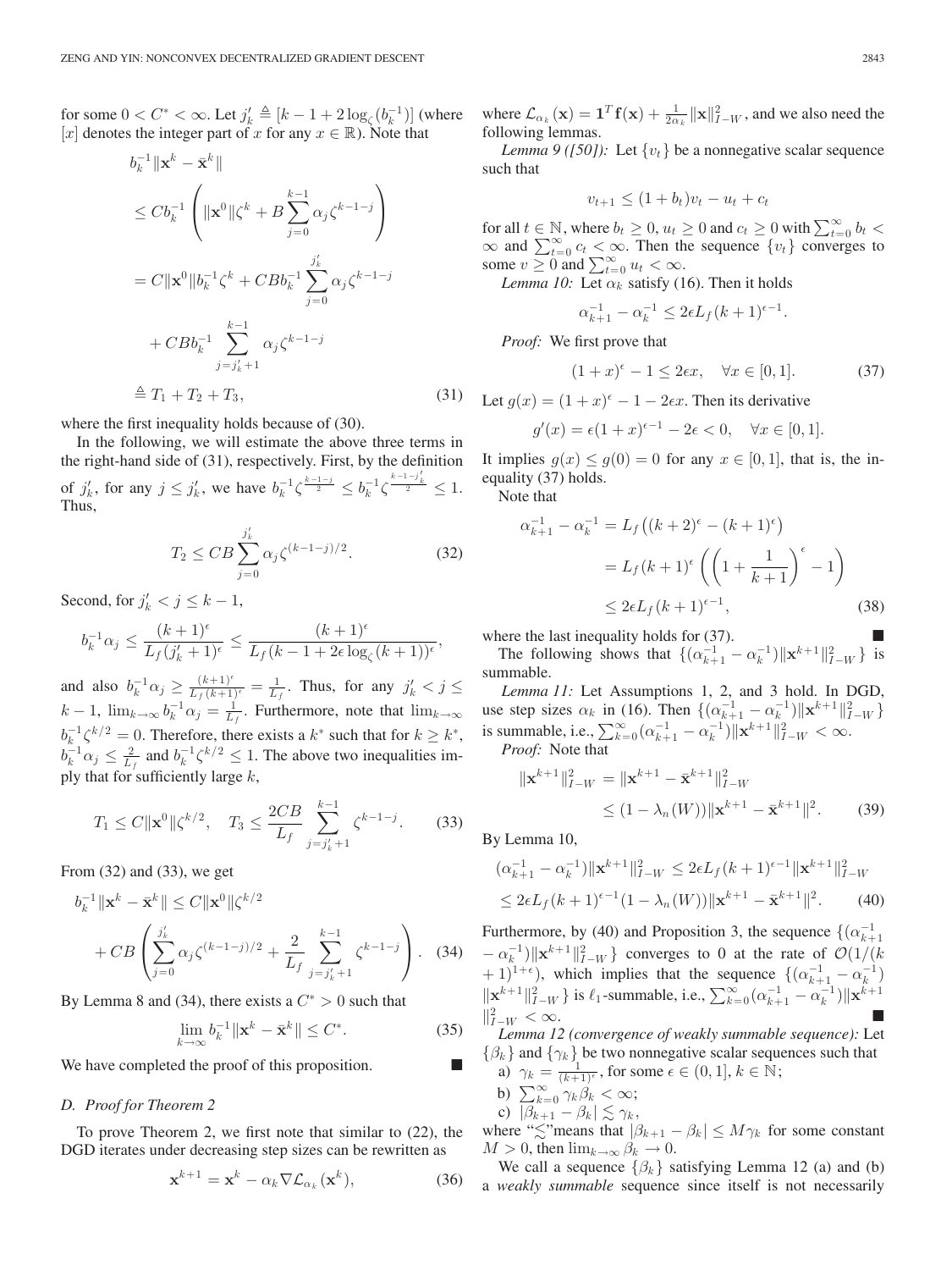summable but becomes summable via multiplying another nonsummable, diminishing sequence  $\{\gamma_k\}$ . It is generally impossible to claim that  $\beta_k$  converges to 0. However, if the distance of two successive steps of  $\{\beta_k\}$  with the same order of the multiplied sequence  $\gamma_k$ , then we can claim the convergence of  $\beta_k$ . A special case with  $\epsilon = 1/2$  has been observed in [12].

*Proof:* By condition (b), we have

$$
\sum_{i=k}^{k+k'} \gamma_i \beta_i \to 0,\tag{41}
$$

as  $k \to \infty$  and for any  $k' \in \mathbb{N}$ .

In the following, we will show  $\lim_{k\to\infty} \beta_k = 0$  by contradiction. Assume this is not the case, i.e.,  $\beta_k \to 0$  as  $k \to \infty$ , then  $\limsup_{k\to\infty} \beta_k \triangleq C^* > 0$ . Thus, for every  $N > k_0$ , there exists a  $k > N$  such that  $\beta_k > \frac{C^*}{2}$ . Let

$$
k' \triangleq \left[\frac{C^*}{4M}(k+1)^{\epsilon}\right],
$$

where [x] denotes the integer part of x for any  $x \in \mathbb{R}$ . By condition (c), i.e.,  $|\beta_{j+1} - \beta_j| \le M\gamma_j$  for any  $j \in \mathbb{N}$ , then

$$
\beta_{k+i} \ge \frac{C^*}{4}, \quad \forall i \in \{0, 1, \dots, k'\}.
$$
\n(42)

Hence,

$$
\sum_{j=k}^{k+k'} \gamma_j \beta_j \ge \frac{C^*}{4} \sum_{j=k}^{k+k'} \gamma_j \ge \frac{C^*}{4} \int_k^{k+k'} (x+1)^{-\epsilon} dx \qquad (43)
$$

$$
= \begin{cases} \frac{C^*}{4(1-\epsilon)} \left( (k+k'+1)^{1-\epsilon} - (k+1)^{1-\epsilon} \right), & \epsilon \in (0,1), \\ \frac{C^*}{4} \left( \ln(k+k'+1) - \ln(k+1) \right), & \epsilon = 1. \end{cases}
$$

Note that when  $\epsilon \in (0,1)$ , the term  $(k + k' + 1)^{1-\epsilon} - (k +$ 1)<sup>1- $\epsilon$ </sup> is monotonically increasing with respect to k, which implies that  $\sum_{j=k}^{k+k'} \gamma_j \beta_j$  is lower bounded by a positive constant when  $\epsilon \in (0, 1)$ . While when  $\epsilon = 1$ , noting that the specific form of  $k'$ , we have

$$
\ln(k + k' + 1) - \ln(k + 1) = \ln\left(1 + \frac{k'}{k + 1}\right) = \ln\left(1 + \frac{C^*}{4M}\right),
$$

which is a positive constant. As a consequence,  $\sum_{j=k}^{k+k'} \gamma_j \beta_j$  will not go to 0 as  $k \to 0$ , which contradicts with (41). Therefore,  $\lim_{k\to\infty}\beta_k=0.$ 

*Proof of Theorem 2:* We first develop the following inequality

$$
\mathcal{L}_{\alpha_{k+1}}(\mathbf{x}^{k+1}) \leq \mathcal{L}_{\alpha_k}(\mathbf{x}^k) + \frac{1}{2}(\alpha_{k+1}^{-1} - \alpha_k^{-1}) \|\mathbf{x}^{k+1}\|_{I-W}^2
$$

$$
- \frac{1}{2}(\alpha_k^{-1}(1 + \lambda_n(W)) - L_f) \|\mathbf{x}^{k+1} - \mathbf{x}^k\|^2, \tag{44}
$$

and then claim the convergence of the sequences  $\{\mathcal{L}_{\alpha_k}(\mathbf{x}^k)\}\,$ ,  ${\bf T}$ **f**( ${\bf x}^k$ )} and  ${\bf x}^k$ } based on this inequality.

*a) Development of (44):* From  $\mathbf{x}^{k+1} = \mathbf{x}^k - \alpha_k \nabla \mathcal{L}_{\alpha_k}(\mathbf{x}^k)$ , it follows that

$$
\langle \nabla \mathcal{L}_{\alpha_k}(\mathbf{x}^k), \mathbf{x}^{k+1} - \mathbf{x}^k \rangle = -\frac{\|\mathbf{x}^{k+1} - \mathbf{x}^k\|^2}{\alpha_k}.
$$
 (45)

Since  $\sum_{i=1}^{n} \nabla f_i(\mathbf{x}_{(i)})$  is  $L_f$ -Lipschitz,  $\nabla \mathcal{L}_{\alpha_k}$  is Lipschitz with the constant  $L_k \triangleq L_f + \alpha_k^{-1} \lambda_{\max}(I - W) = L_f + \alpha_k^{-1}(1 \lambda_n(W)$ , implying  $\mathcal{L}$  ( $\mathbf{x}^{k+1}$ )

$$
\mathcal{L}_{\alpha_k}(\mathbf{x}^k) + \langle \nabla \mathcal{L}_{\alpha_k}(\mathbf{x}^k), \mathbf{x}^{k+1} - \mathbf{x}^k \rangle + \frac{L_k}{2} \|\mathbf{x}^{k+1} - \mathbf{x}^k\|^2
$$
  
=  $\mathcal{L}_{\alpha_k}(\mathbf{x}^k) - \frac{1}{2} (\alpha_k^{-1} (1 + \lambda_n(W)) - L_f) \|\mathbf{x}^{k+1} - \mathbf{x}^k\|^2.$  (46)

Moreover,

$$
\mathcal{L}_{\alpha_{k+1}}(\mathbf{x}^{k+1})
$$
\n
$$
= \mathcal{L}_{\alpha_k}(\mathbf{x}^{k+1}) + \frac{1}{2}(\alpha_{k+1}^{-1} - \alpha_k^{-1}) \|\mathbf{x}^{k+1}\|_{I-W}^2.
$$
\n(47)

Combining (46) and (47) yields (44).

*b) Convergence of objective sequence:* By Lemma 11 and Lemma 9, (44) yields the convergence of  $\{\mathcal{L}_{\alpha_k}(\mathbf{x}^k)\}\$  and

$$
\sum_{k=0}^{\infty} \left( \alpha_k^{-1} (1 + \lambda_n(W)) - L_f \right) ||\mathbf{x}^{k+1} - \mathbf{x}^k||^2 < \infty \qquad (48)
$$

which implies that  $\|\mathbf{x}^{k+1} - \mathbf{x}^{k}\|^2$  converges to 0 at the rate of  $o(k^{-\epsilon})$  and  $\{x^k\}$  is asymptotic regular Moreover, notice that

$$
\alpha_k^{-1} \|\mathbf{x}^k\|_{I-W}^2 = \alpha_k^{-1} \|\mathbf{x}^k - \bar{\mathbf{x}}^k\|_{I-W}^2
$$
  

$$
\leq (1 - \lambda_n(W)) L_f(k+1)^{\epsilon} \|\mathbf{x}^k - \bar{\mathbf{x}}^k\|^2.
$$

By Proposition 3, the term  $\alpha_k^{-1} ||\mathbf{x}^k||_{I-W}^2$  converges to 0 as  $k \to \infty$ . As a consequence  $k \to \infty$ . As a consequence,

$$
\lim_{k \to \infty} \mathbf{1}^T \mathbf{f}(\mathbf{x}^k) = \lim_{k \to \infty} \left( \mathcal{L}_{\alpha_k}(\mathbf{x}^k) - \frac{\|\mathbf{x}^k\|_{I-W}^2}{2\alpha_k} \right)
$$

$$
= \lim_{k \to \infty} \mathcal{L}_{\alpha_k}(\mathbf{x}^k).
$$

*c)* Convergence to a stationary point: Let  $\nabla f(\mathbf{x}^k) \triangleq [1^T \nabla f(\mathbf{x}^k)]$ . By the specific form (16) of  $\alpha_k$ , we have  $\frac{1}{n}$ **11<sup>T</sup>** $\nabla$ **f**(**x**<sup>k</sup>). By the specific form (16) of  $\alpha_k$ , we have

$$
\alpha_k^{-1} (1 + \lambda_n(W)) - L_f
$$
  
=  $\alpha_k^{-1} (1 + \lambda_n(W) - L_f \alpha_k)$   
 $\ge \alpha_k^{-1} \left( 1 + \lambda_n(W) - \frac{1}{(k_0 + 1)^{\epsilon}} \right)$  (49)

for all  $k > k_0$ , where  $k_0 = [(1 + \lambda_n(W))^{-\frac{1}{\epsilon}}]$ , i.e., the integer part of  $(1 + \lambda_n(W))^{-\frac{1}{\epsilon}}$ . Note that

$$
\|\bar{\mathbf{x}}^{k+1} - \bar{\mathbf{x}}^k\| = \left\|\frac{1}{n}\mathbf{1}\mathbf{1}^T(\mathbf{x}^{k+1} - \mathbf{x}^k)\right\|
$$
  
\$\leq \|\mathbf{x}^{k+1} - \mathbf{x}^k\|\$. (50)

Thus, (48), (49) and (50) yield

$$
\sum_{k=0}^{\infty} \alpha_k^{-1} \|\bar{\mathbf{x}}^{k+1} - \bar{\mathbf{x}}^k\|^2 < \infty.
$$
 (51)

By the iterate (5) of DGD, we have

$$
\bar{\mathbf{x}}^{k+1} - \bar{\mathbf{x}}^k = -\alpha_k \bar{\nabla} \mathbf{f}(\mathbf{x}^k).
$$
 (52)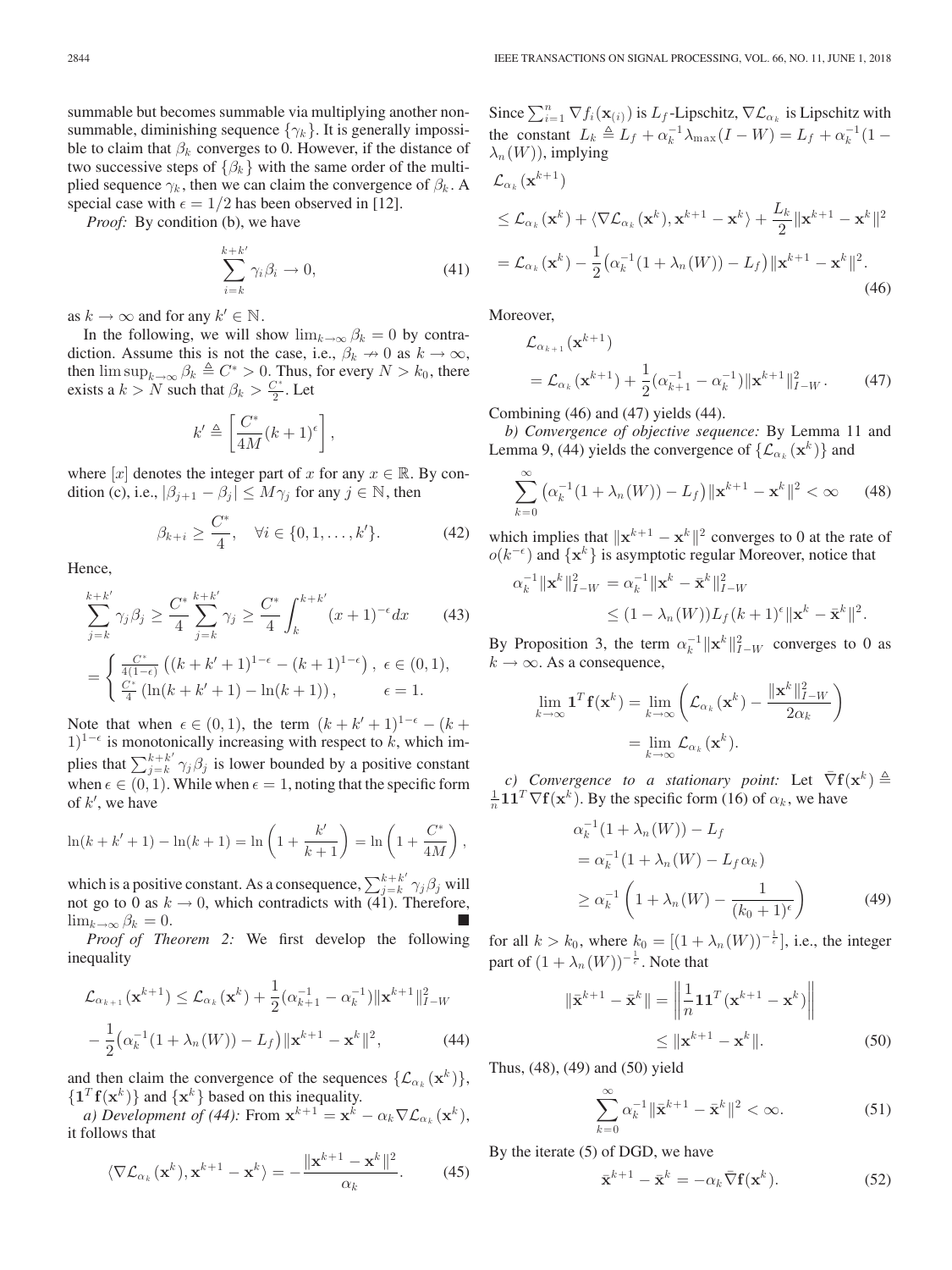Plugging (52) into (51) yields

$$
\sum_{k=0}^{\infty} \alpha_k \|\bar{\nabla} \mathbf{f}(\mathbf{x}^k)\|^2 < \infty.
$$
 (53)

Moreover,

$$
\|\bar{\nabla} \mathbf{f}(\mathbf{x}^{k+1})\|^2 - \|\bar{\nabla} \mathbf{f}(\mathbf{x}^k)\|^2\|
$$
  
\n
$$
\leq \|\bar{\nabla} \mathbf{f}(\mathbf{x}^{k+1}) - \bar{\nabla} \mathbf{f}(\mathbf{x}^k)\| \cdot (\|\bar{\nabla} \mathbf{f}(\mathbf{x}^{k+1})\| + \|\bar{\nabla} \mathbf{f}(\mathbf{x}^k)\|)
$$
  
\n
$$
\leq 2B \|\bar{\nabla} \mathbf{f}(\mathbf{x}^{k+1}) - \bar{\nabla} \mathbf{f}(\mathbf{x}^k)\|
$$
  
\n
$$
\leq 2B \|\nabla \mathbf{f}(\mathbf{x}^{k+1}) - \nabla \mathbf{f}(\mathbf{x}^k)\|
$$
  
\n
$$
\leq 2BL_f \|\mathbf{x}^{k+1} - \mathbf{x}^k\|,
$$
 (54)

where the second inequality holds by the bounded gradient assumption (Assumption 3), the third inequality holds by the specific form of  $\nabla f(\mathbf{x}^k)$ , and the last inequality holds by the Lipschitz continuity of <sup>∇</sup>**f**. Note that

$$
\|\mathbf{x}^{k+1} - \mathbf{x}^{k}\|
$$
  
\n
$$
= \|\mathbf{x}^{k+1} - \bar{\mathbf{x}}^{k+1} + \bar{\mathbf{x}}^{k+1} - \bar{\mathbf{x}}^{k} + \bar{\mathbf{x}}^{k} - \mathbf{x}^{k}\|
$$
  
\n
$$
\leq \|\mathbf{x}^{k+1} - \bar{\mathbf{x}}^{k+1}\| + \|\bar{\mathbf{x}}^{k} - \mathbf{x}^{k}\| + \alpha_{k}\|\bar{\nabla}\mathbf{f}(\mathbf{x}^{k})\|
$$
  
\n
$$
\lesssim \alpha_{k},
$$
\n(55)

where the first inequality holds for the triangle inequality and (52), and the last inequality holds for Proposition 3 and the bounded assumption of <sup>∇</sup>**f**. Thus, (54) and (55) imply

$$
\|\nabla \mathbf{f}(\mathbf{x}^{k+1})\|^2 - \|\nabla \mathbf{f}(\mathbf{x}^k)\|^2| \lesssim \alpha_k. \tag{56}
$$

By the specific form (16) of  $\alpha_k$ , (53), (56) and Lemma 12, it holds

$$
\lim_{k \to \infty} \|\bar{\nabla} \mathbf{f}(\mathbf{x}^k)\|^2 = 0.
$$
\n(57)

As a consequence,

$$
\lim_{k \to \infty} \mathbf{1}^T \nabla \mathbf{f}(\mathbf{x}^k) = 0.
$$
 (58)

щ

Furthermore, by the coercivity of  $f_i$  for each i and the convergence of  $\{1^T f(x^k)\}, \{x^k\}$  is bounded. Therefore, there exists a convergent subsequence of  $\{x^k\}$ . Let  $x^*$  be any limit point of  $\{x^k\}$ . By (57) and the continuity of  $\nabla f$ , it holds

$$
\mathbf{1}^T \nabla \mathbf{f}(\mathbf{x}^*) = 0.
$$

Moreover, by Proposition 3, **x**<sup>∗</sup> is consensual. As a consequence, **<sup>x</sup>**<sup>∗</sup> is a stationary point of problem (3).

In addition, if **<sup>x</sup>**<sup>∗</sup> is isolated, then by the asymptotic regularity of  $\{x^k\}$  (Lemma 4),  $\{x^k\}$  converges to  $x^*$  [44].

#### *E. Proofs for Theorem 3 and Proposition 5*

In order to prove Theorem 3, we need the following lemmas. *Lemma 13:* ([10, Proposition 3]) Let  $h : \mathbb{R}^d \to \mathbb{R}$  be a continuously differentiable function whose gradient is Lipschitz continuous with constant  $L_h$ . Then for any  $x, y, u \in \mathbb{R}^p$ ,

$$
h(u) \ge h(x) + \langle \nabla h(y), u - x \rangle - \frac{L_h}{2} ||x - y||^2.
$$

*Lemma 14 (Sufficient descent of*  $\{\hat{\mathcal{L}}_{\alpha}(\mathbf{x}^k)\}\)$ : Let Assumptions 2 and 4 hold. Results are given in two cases below:

C1:  $r_i$ 's are convex. Set  $0 < \alpha < \frac{1 + \lambda_n(W)}{L_f}$ .

$$
\hat{\mathcal{L}}_{\alpha}(\mathbf{x}^{k+1}) \leq \hat{\mathcal{L}}_{\alpha}(\mathbf{x}^{k})
$$
  
 
$$
-\frac{1}{2}(\alpha^{-1}(1+\lambda_{n}(W))-L_{f})\|\mathbf{x}^{k+1}-\mathbf{x}^{k}\|^{2}, \forall k \in \mathbb{N}.
$$
 (59)

C2:  $r_i$ 's are not necessarily convex (in this case, we assume  $\lambda_n(W) > 0$ ). Set  $0 < \alpha < \frac{\lambda_n(W)}{L_f}$ .  $\hat{\mathcal{L}}_{\alpha}(\mathbf{x}^{k+1}) \leq \hat{\mathcal{L}}_{\alpha}(\mathbf{x}^k)$  $-\frac{1}{2}(\alpha^{-1}\lambda_n(W) - L_f)\|\mathbf{x}^{k+1} - \mathbf{x}^k\|^2, \forall k \in \mathbb{N}.$ (60)

*Proof:* Recall from Lemma 2 that  $\nabla \mathcal{L}_{\alpha}(\mathbf{x})$  is L<sup>\*</sup>-Lipschitz continuous for  $L^* = L_f + \alpha^{-1}(1 - \lambda_n(W))$ , and thus

$$
\hat{\mathcal{L}}_{\alpha}(\mathbf{x}^{k+1}) - \hat{\mathcal{L}}_{\alpha}(\mathbf{x}^{k})
$$
\n
$$
= \mathcal{L}_{\alpha}(\mathbf{x}^{k+1}) - \mathcal{L}_{\alpha}(\mathbf{x}^{k}) + r(\mathbf{x}^{k+1}) - r(\mathbf{x}^{k})
$$
\n
$$
\leq \langle \nabla \mathcal{L}_{\alpha}(\mathbf{x}^{k}), \mathbf{x}^{k+1} - \mathbf{x}^{k} \rangle + \frac{L^{*}}{2} ||\mathbf{x}^{k+1} - \mathbf{x}^{k}||^{2}
$$
\n
$$
+ r(\mathbf{x}^{k+1}) - r(\mathbf{x}^{k}). \tag{61}
$$

C1: From the convexity of  $r$ , (8), and (20), it follows that

$$
0 = \xi^{k+1} + \frac{1}{\alpha} (\mathbf{x}^{k+1} - \mathbf{x}^k + \alpha \nabla \mathcal{L}_{\alpha}(\mathbf{x}^k)), \ \xi^{k+1} \in \partial r(\mathbf{x}^{k+1}).
$$

This and the convexity of  $r$  further give us

$$
r(\mathbf{x}^{k+1}) - r(\mathbf{x}^k) \le \langle \xi^{k+1}, \mathbf{x}^{k+1} - \mathbf{x}^k \rangle
$$
  
=  $-\frac{1}{\alpha} ||\mathbf{x}^{k+1} - \mathbf{x}^k||^2 - \langle \nabla \mathcal{L}_{\alpha}(\mathbf{x}^k), \mathbf{x}^{k+1} - \mathbf{x}^k \rangle.$ 

Substituting this inequality into the inequality (61) and then expanding  $L^* = L_f + \alpha^{-1}(1 - \lambda_n(W))$  yield

$$
\hat{\mathcal{L}}_{\alpha}(\mathbf{x}^{k+1}) - \hat{\mathcal{L}}_{\alpha}(\mathbf{x}^k) \le -\left(\frac{1}{\alpha} - \frac{L^*}{2}\right) \|\mathbf{x}^{k+1} - \mathbf{x}^k\|^2
$$

$$
= -\frac{1}{2} (\alpha^{-1} (1 + \lambda_n(W)) - L_f) \|\mathbf{x}^{k+1} - \mathbf{x}^k\|^2.
$$

Sufficient descent requires the last term to be negative, thus  $0 < \alpha < \frac{1+\lambda_n(W)}{L_f}.$ 

C2: From (8) and (20), it follows that the function  $r(\mathbf{u}) + \frac{\|\mathbf{u}-(\mathbf{x}^k-\alpha\nabla\mathcal{L}_{\alpha}(\mathbf{x}^k))\|^2}{2\alpha}$  reaches its minimum at  $\mathbf{u}=\mathbf{x}^{k+1}$ . Com-<br>paring the values of this function at  $\mathbf{x}^{k+1}$  and  $\mathbf{x}^k$ paring the values of this function at  $x^{k+1}$  and  $x^k$  yields

$$
r(\mathbf{x}^{k+1}) - r(\mathbf{x}^k) \le \frac{1}{2\alpha} ||\mathbf{x}^k - (\mathbf{x}^k - \alpha \nabla \mathcal{L}_{\alpha}(\mathbf{x}^k))||^2
$$
  

$$
- \frac{1}{2\alpha} ||\mathbf{x}^{k+1} - (\mathbf{x}^k - \alpha \nabla \mathcal{L}_{\alpha}(\mathbf{x}^k))||^2
$$
  

$$
= -\frac{1}{2\alpha} ||\mathbf{x}^{k+1} - \mathbf{x}^k||^2 - \langle \nabla \mathcal{L}_{\alpha}(\mathbf{x}^k), \mathbf{x}^{k+1} - \mathbf{x}^k \rangle.
$$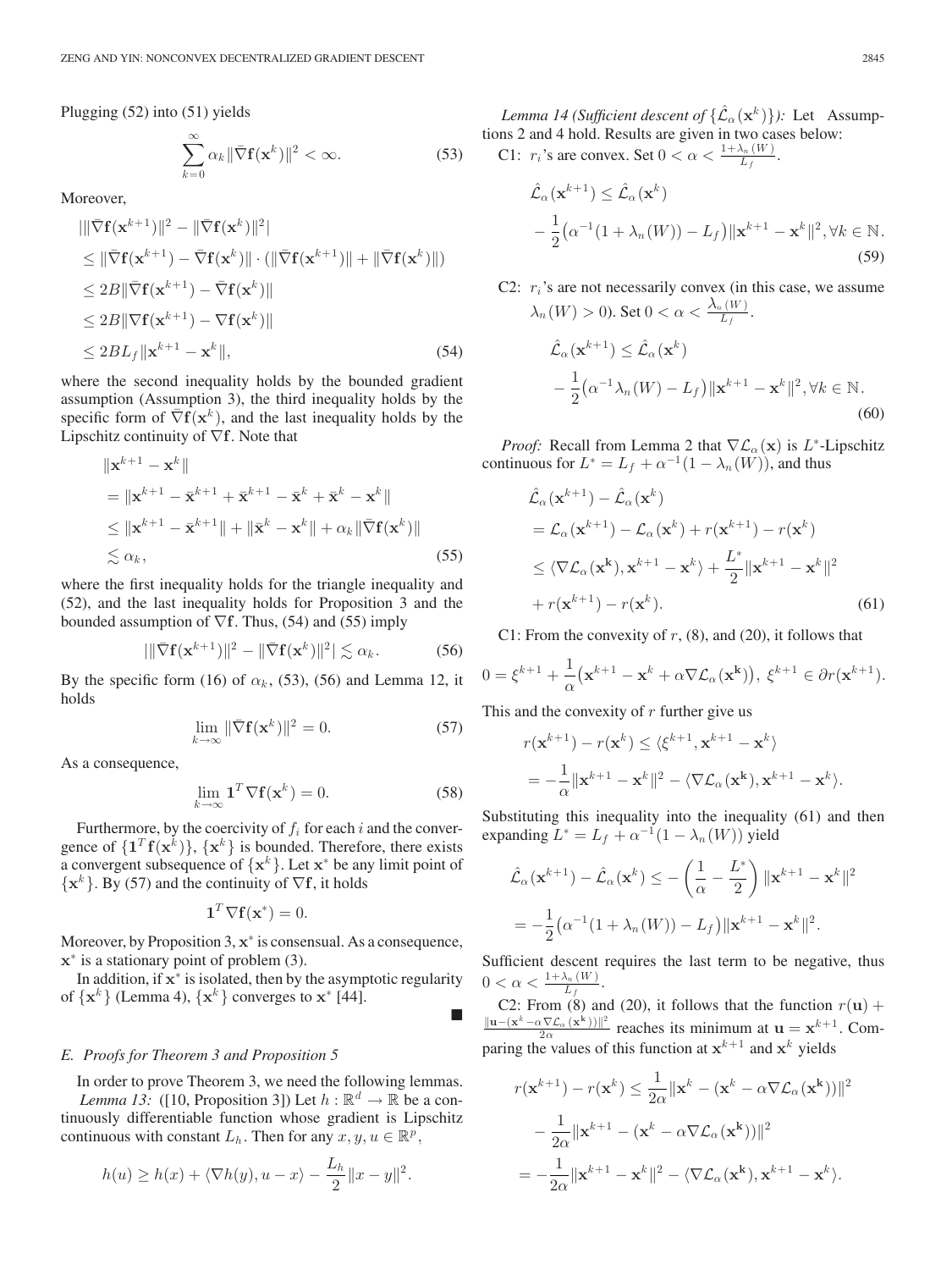Substituting this inequality into (61) and expanding  $L^*$  yield

$$
\hat{\mathcal{L}}_{\alpha}(\mathbf{x}^{k+1}) - \hat{\mathcal{L}}_{\alpha}(\mathbf{x}^k) \le -\left(\frac{1}{2\alpha} - \frac{L^*}{2}\right) \|\mathbf{x}^{k+1} - \mathbf{x}^k\|^2
$$

$$
= -\frac{1}{2} (\alpha^{-1} \lambda_n(W) - L_f) \|\mathbf{x}^{k+1} - \mathbf{x}^k\|^2.
$$

Hence, sufficient descent requires  $0 < \alpha < \frac{\lambda_n(W)}{L_f}$ .

*Lemma 15 (Boundedness):* Under the conditions of Lemma 14, the sequence  $\{\mathcal{L}_{\alpha}(\mathbf{x}^k)\}\$ is lower bounded, and the sequence  $\{x^k\}$  is bounded.

*Proof:* The lower boundedness of  $\{\hat{\mathcal{L}}_{\alpha}(\mathbf{x}^k)\}\$ is due to Assumption 4 Part (2).

By Lemma 14 and under a proper step size,  $\mathcal{L}_{\alpha}(\mathbf{x}^k)$ is nonincreasing and upper bounded by  $\mathcal{L}_{\alpha}(\mathbf{x}^0)$ . Hence,  $\sum_{i=1}^{n} (f_i(\mathbf{x}_{(i)}^k) + r_i(\mathbf{x}_{(i)}^k))$  is upper bounded by  $\mathcal{L}_{\alpha}(\mathbf{x}^0)$ . Consequently,  $\{x^k\}$  is bounded due to the coercivity of each  $f_i + r_i$ (see Assumption 4 Part (2)).

*Lemma 16 (Bounded subgradient):* Let  $\partial \hat{\mathcal{L}}_{\alpha}(\mathbf{x}^{k+1})$  denote the (limiting) subdifferential of  $\hat{\mathcal{L}}_{\alpha}$ , which is assumed to exist for all  $k \in \mathbb{N}$ . Then, there exists  $\mathbf{g}^{k+1} \in \partial \hat{\mathcal{L}}_{\alpha}(\mathbf{x}^{k+1})$  such that

$$
\|\mathbf{g}^{k+1}\| \leq (\alpha^{-1}(2-\lambda_n(W)) + L_f)\|\mathbf{x}^{k+1} - \mathbf{x}^k\|.
$$

*Proof:* By the iterate (20), the following optimality condition holds

$$
0 \in \alpha^{-1}(\mathbf{x}^{k+1} - \mathbf{x}^k + \alpha \nabla \mathcal{L}_{\alpha}(\mathbf{x}^k)) + \partial r(\mathbf{x}^{k+1}), \qquad (62)
$$

where  $\partial r(\mathbf{x}^{k+1})$  denotes the (limiting) subdifferential of r at  $\mathbf{x}^{k+1}$ . For any  $\xi^{k+1} \in \partial r(\mathbf{x}^{k+1})$ , it follows from (62) that

$$
\nabla \mathcal{L}_{\alpha}(\mathbf{x}^{k+1}) + \xi^{k+1}
$$
  
=  $\alpha^{-1}(\mathbf{x}^k - \mathbf{x}^{k+1}) + (\nabla \mathcal{L}_{\alpha}(\mathbf{x}^{k+1}) - \nabla \mathcal{L}_{\alpha}(\mathbf{x}^k)),$ 

which immediate yields

$$
\|\nabla \mathcal{L}_{\alpha}(\mathbf{x}^{k+1}) + \xi^{k+1}\|
$$
  
\n
$$
\leq \alpha^{-1} \|\mathbf{x}^{k+1} - \mathbf{x}^{k}\| + \|\nabla \mathcal{L}_{\alpha}(\mathbf{x}^{k+1}) - \nabla \mathcal{L}_{\alpha}(\mathbf{x}^{k})\|
$$
  
\n
$$
\leq (\alpha^{-1} + L^*) \|\mathbf{x}^{k+1} - \mathbf{x}^{k}\|
$$
  
\n
$$
\leq (\alpha^{-1} (2 - \lambda_{n}(W)) + L_{f}) \|\mathbf{x}^{k+1} - \mathbf{x}^{k}\|.
$$

Thus, then the claim of Lemma 16 holds.

Based on Lemmas 14–16, we can easily prove Theorem 3 and Proposition 5.

*Proof of Theorem 3:* The proof of this theorem is similar to that of Theorem 1 and thus is omitted.

*Proof of Proposition 5:* The proof is similar to that of Proposition 2. We shall however note that in (27),  $a = \frac{1}{2}(\alpha^{-1})$  $(1 + \lambda_n(W)) - L_f$ ) if r<sub>i</sub>'s are convex, while  $a = \frac{1}{2}(\alpha^{-1}\lambda_n)$  $(W) - L_f$ ) if  $r_i$ 's are not necessarily convex and  $\lambda_n(\overline{W}) > 0$ . 

#### *F. Proofs for Theorem 4 and Proposition 6*

Based on the iterate (7) of Prox-DGD, we derive the following recursion of the iterates of Prox-DGD, which is similar to (17). *Lemma 17 (Recursion of*  $\{x^k\}$ ): For any  $k \in \mathbb{N}$ ,

$$
\mathbf{x}^{k} = W^{k} \mathbf{x}^{0} - \sum_{j=0}^{k-1} \alpha_{j} W^{k-1-j} (\nabla \mathbf{f}(\mathbf{x}^{j}) + \xi^{j+1}), \qquad (63)
$$

where  $\xi^{j+1} \in \partial r(\mathbf{x}^{j+1})$  is the one determined by the proximal operator (8), for any  $j = 0, \ldots, k - 1$ .

*Proof:* By the definition of the proximal operator (8), the iterate (7) implies

$$
\mathbf{x}^{k+1} + \alpha_k \xi^{k+1} = W \mathbf{x}^k - \alpha_k \nabla \mathbf{f}(\mathbf{x}^k),
$$
 (64)

where  $\xi^{k+1} \in \partial r(\mathbf{x}^{k+1})$ , and thus

$$
\mathbf{x}^{k+1} = W\mathbf{x}^k - \alpha_k (\nabla \mathbf{f}(\mathbf{x}^k) + \xi^{k+1}).
$$
 (65)

By (65), we can easily derive the recursion (63).

*Proof of Proposition 6:* The proof of this proposition is similar to that of Proposition 3. It only needs to note that the subgradient term  $\nabla$ **f**( $\mathbf{x}^{j}$ ) +  $\xi^{j+1}$  is uniformly bounded by the constant  $\bar{B}$  for any j. Thus, we omit it here.

To prove Theorem 4, we still need the following lemmas.

*Lemma 18:* Let Assumptions 2 and 4 hold. In Prox-DGD, use the step sizes (16). Results are given in two cases below:

C1:  $r_i$ 's are convex. For any  $k \in \mathbb{N}$ ,

$$
\hat{\mathcal{L}}_{\alpha_{k+1}}(\mathbf{x}^{k+1}) \leq \hat{\mathcal{L}}_{\alpha_k}(\mathbf{x}^k) + \frac{1}{2}(\alpha_{k+1}^{-1} - \alpha_k^{-1}) \|\mathbf{x}^{k+1}\|_{I-W}^2
$$

$$
-\frac{1}{2}(\alpha_k^{-1}(1+\lambda_n(W)) - L_f) \|\mathbf{x}^{k+1} - \mathbf{x}^k\|^2. \tag{66}
$$

C2:  $r_i$ 's are not necessarily convex. For any  $k \in \mathbb{N}$ ,

$$
\hat{\mathcal{L}}_{\alpha_{k+1}}(\mathbf{x}^{k+1}) \leq \hat{\mathcal{L}}_{\alpha_k}(\mathbf{x}^k) + \frac{1}{2}(\alpha_{k+1}^{-1} - \alpha_k^{-1}) \|\mathbf{x}^{k+1}\|_{I-W}^2
$$

$$
-\frac{1}{2}(\alpha_k^{-1}\lambda_n(W) - L_f) \|\mathbf{x}^{k+1} - \mathbf{x}^k\|^2. \tag{67}
$$

*Proof:* The proof of this lemma is similar to that of Lemma 14 via noting that

$$
\hat{\mathcal{L}}_{\alpha_{k+1}}(\mathbf{x}^{k+1}) = \hat{\mathcal{L}}_{\alpha_k}(\mathbf{x}^k) + (\hat{\mathcal{L}}_{\alpha_{k+1}}(\mathbf{x}^{k+1}) - \hat{\mathcal{L}}_{\alpha_k}(\mathbf{x}^{k+1})) + (\hat{\mathcal{L}}_{\alpha_k}(\mathbf{x}^{k+1}) - \hat{\mathcal{L}}_{\alpha_k}(\mathbf{x}^k)),
$$

and

$$
\hat{\mathcal{L}}_{\alpha_{k+1}}(\mathbf{x}^{k+1}) - \hat{\mathcal{L}}_{\alpha_k}(\mathbf{x}^{k+1}) = \frac{1}{2}(\alpha_{k+1}^{-1} - \alpha_k^{-1}) \|\mathbf{x}^{k+1}\|_{I-W}^2.
$$

While the term  $\hat{\mathcal{L}}_{\alpha_k}(\mathbf{x}^{k+1}) - \hat{\mathcal{L}}_{\alpha_k}(\mathbf{x}^k)$  can be estimated similarly by the proof of Lemma 14.

*Lemma 19:* Let Assumptions 2, 4 and 5 hold. In Prox-DGD, use the step sizes (16). If further each  $f_i$  and  $r_i$  are convex, then for any  $\mathbf{u} \in \mathbb{R}^{n \times p}$ , we have

$$
\hat{\mathcal{L}}_{\alpha_k}(\mathbf{x}^{k+1}) - \hat{\mathcal{L}}_{\alpha_k}(\mathbf{u}) \leq \frac{1}{2\alpha_k}(\|\mathbf{x}^k - \mathbf{u}\|^2 - \|\mathbf{x}^{k+1} - \mathbf{u}\|^2).
$$

The proof of this lemma can be found in [67] due to page limit.

*Proof of Theorem 4:* Based on Lemmas 18 and 19, we can prove Theorem 4. The proof of Theorem  $4(a)$ –(d) is similar to that of Theorem 2, where one minor difference is that (54) in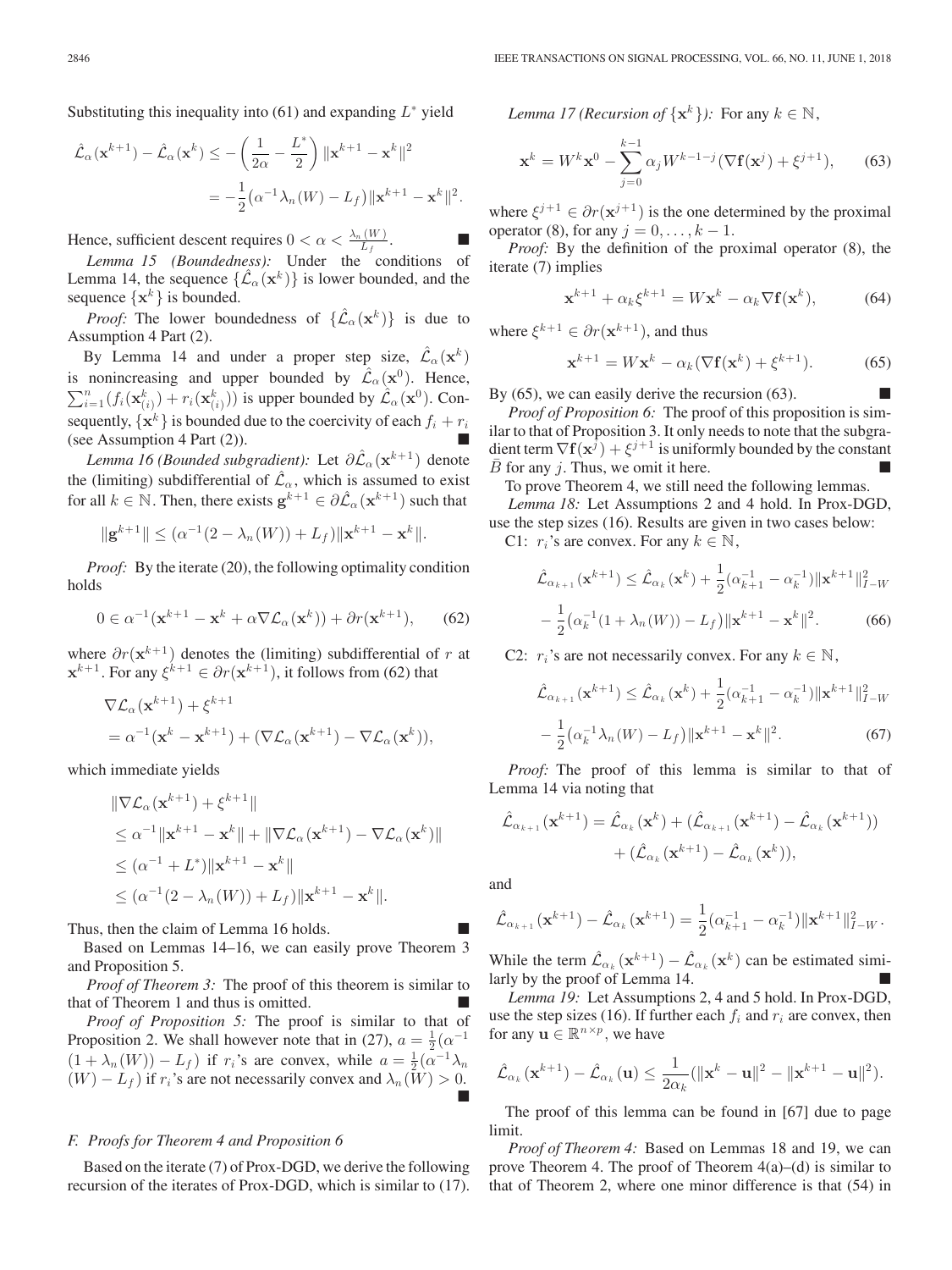the proof of Theorem 2 is updated as

$$
\|\nabla f(\mathbf{x}^{k+1}) + \bar{\xi}^{k+1}\|^2 - \|\nabla f(\mathbf{x}^k) + \bar{\xi}^k\|^2\|
$$
  
\n
$$
\leq \|(\nabla f(\mathbf{x}^{k+1}) + \bar{\xi}^{k+1}) - (\nabla f(\mathbf{x}^k) + \bar{\xi}^k)\|
$$
  
\n
$$
\times (\|\nabla f(\mathbf{x}^{k+1})\| + \|\nabla f(\mathbf{x}^k) + \bar{\xi}^k\|)
$$
  
\n
$$
\leq 2\bar{B}\|(\nabla f(\mathbf{x}^{k+1}) + \bar{\xi}^{k+1}) - (\nabla f(\mathbf{x}^k) + \bar{\xi}^k)\|
$$
  
\n
$$
\leq 2\bar{B}\|(\nabla f(\mathbf{x}^{k+1}) + \xi^{k+1}) - (\nabla f(\mathbf{x}^k) + \xi^k)\|
$$
  
\n
$$
\leq 2\bar{B}(L_f + L_r) \|\mathbf{x}^{k+1} - \mathbf{x}^k\|,
$$
 (68)

where  $\bar{\xi}^k \triangleq \frac{1}{n} \mathbf{1} \mathbf{1}^T \xi^k$ , and the final inequality holds for the Lincohitz assumption on  $\{\xi^k\}$  for large k in Theorem  $A(s)$ . Lipschitz assumption on  $\{\xi^k\}$  for large k in Theorem 4(c).

The proof of Theorem 4(e) is very similar to that of Proposition 4.

#### VI. CONCLUSION

In this paper, we study the convergence behavior of the algorithm DGD for smooth, possibly nonconvex consensus optimization. We consider both fixed and decreasing step sizes. When using a fixed step size, we show that the iterates of DGD converge to a stationary point of a Lyapunov function, which approximates to one of the original problem. Moreover, we estimate the bound between each local point and its global average, which is proportional to the step size and inversely proportional to the gap between the largest and the second largest magnitude eigenvalues of the mixing matrix. This motivate us to study the algorithm DGD with decreasing step sizes. When using decreasing step sizes, we show that the iterates of DGD reach consensus asymptotically at a sublinear rate and converge to a stationary point of the original problem. We also estimate the convergence rates of objective sequence in the convex setting using different diminishing step size strategies. Furthermore, we extend these convergence results to Prox-DGD designed for minimizing the sum of a differentiable function and a proximal function. Both functions can be nonconvex. If the proximal function is convex, a larger fixed step size is allowed. These results are obtained by applying both existing and new proof techniques.

#### **REFERENCES**

- [1] H. Attouch and J. Bolte, "On the convergence of the proximal algorithm for nonsmooth functions involving analytic features," *Math. Program.*, vol. 116, pp. 5–16, 2009.
- [2] H. Attouch, J. Bolte, and B. Svaiter, "Convergence of descent methods for semi-algebraic and tame problems: Proximal algorithms, forwardbackward splitting, and regularized Gauss-Seidel methods," *Math. Program. A*, vol. 137, pp. 91–129, 2013.
- [3] Y. Bengio, Y. LeCun, and G. Hinton, "Deep learning," *Nature*, vol. 521, pp. 436–444, 2015.
- [4] P. Bianchi and J. Jakubowicz, "Convergence of a multi-agent projected stochastic gradient algorithm for nonconvex optimization," *IEEE Trans. Autom. Control*, vol. 58, no. 2, pp. 391–405, Feb. 2013.
- [5] P. Bianchi, G. Fort, and W. Hachem, "Performance of a distributed stochastic approximation algorithm," *IEEE Trans. Inf. Theory*, vol. 59, no. 11, pp. 7405–7418, Nov. 2013.
- [6] E. Bjornson and E. Jorswieck, "Optimal resource allocation in coordinated multi-cell systems," *Found. Trends Commun. Inf. Theory*, vol. 9, no. 2/3, pp. 113–381, 2012.
- [7] J. Bolte, A. Daniilidis, and A. Lewis, "The Łojasiewicz inequality for nonsmooth subanalytic functions with applications to subgradient dynamical systems," *SIAM J. Optim.*, vol. 17, no. 4, pp. 1205–1223, 2007.
- [8] A. Chen and A. Ozdaglar, "A fast distributed proximal gradient method," in *Proc. 50th Allerton Conf. Commun., Control Comput.*, Moticello, IL, Oct. 2012, pp. 601–608.
- [9] T. Chang, M. Hong, and X. Wang, "Multi-agent distributed optimization via inexact consensus ADMM," *IEEE Trans. Signal Process.*, vol. 63, no. 2, pp. 482–497, Jan. 2015.
- [10] A. Chen, "Fast distributed first-order methods," Master's thesis, Dept. Elect. Eng. Comput. Sci., Massachusetts Inst. Technol., Cambridge, MA, 2012.
- [11] X. Chen, F. Xu, and Y. Ye, "Lower bound theory of nonzero entries in solutions of  $\ell_2 - \ell_p$  minimization," *SIAM J. Sci. Comput.*, vol. 32, no. 5, pp. 2832–2852, 2010.
- [12] Y. T. Chow, T. Wu, and W. Yin, "Cyclic coordinate update algorithms for fixed-point problems: Analysis and applications." *SIAM J. Sci. Comput.*, vol. 39, no. 4, pp. A1280–A1300, 2017.
- [13] W. Deng, M. Lai, Z. Peng, and W. Yin, "Parallel multi-block ADMM with o(1/k) convergence," *J. Sci. Comput.*, vol. 71, no. 2, pp. 712–736, 2017.
- [14] M. F. Duarte, S. Sarvotham, D. Baron, M. B. Wakin, and R. G. Baraniuk, "Distributed compressed sensing of jointly sparse signals," in *Proc. Conf. Rec. 39th Asilomar Conf. Signals, Syst. Comput.*, 2005, pp. 1058–6393.
- [15] F. Facchinei, G. Scutari, and S. Sagratella, "Parallel selective algorithms for nonconvex big data optimization," *IEEE Trans. Signal Process.*, vol. 63, no. 7, pp. 1874–1889, Apr. 2015.
- [16] J. Fan and R. Li, "Variable selection via nonconcave penalized likelihood and its oracle properties," *J. Amer. Statist. Assoc., Theory Method*, vol. 96, no. 456, pp. 1348–1360, 2001.
- [17] E. Hazan, K. Y. Levy, and S. Shalev-Shwarz, "On graduated optimization for stochastic nonconvex problems," in *Proc. 33rd Int. Conf. Mach. Learning*, New York, NY, USA, 2016, pp. 1833–1841.
- [18] D. Hajinezhad, M. Hong, and A. Garcia, "ZENTH: A zerothorder distributed algorithm for multi-agent nonconvex optimization," arXiv Preprint arXiv:1710.09997, 2017.
- [19] D. Hajinezhad, M. Hong, and A. Garcia, *Zeroth Order Nonconvex Multi-Agent Optimization Over Networks*, arXiv:1710.09997, 2017.
- [20] M. Hong and Z.-Q. Luo, "Signal processing and optimal resource allocation for the interference channel," in *Academic Press Library in Signal Processing: Communications and Radar Signal Processing*. New York, NY, USA: Academic, 2013, vol. 2, ch. 8, pp. 409–462.
- [21] M. Hong, D. Hajinezhad, and M.-M. Zhao, "Prox-PDA: The proximal primal-dual algorithm for fast distributed nonconvex optimization and learning over networks," in *Proc. 34th Int. Conf. Mach. Learning*, 2017, vol. 70, pp. 1529–1538.
- [22] D. Hajinezhad and M. Hong, "Perturbed proximal primal dual algorithm for nonconvex nonsmooth optimization," Tech. Rep, 2017. [Online]. Available: http://people.ece.umn.edu/ mhong/PProx\_PDA.pdf
- [23] S. Hosseini, A. Chapman, and M. Mesbahi, "Online distributed optimization on dynamic networks, *IEEE Trans. Autom. Control*, vol. 61, no. 11, pp. 3545–3550, Nov. 2016.
- [24] D. Jakovetic, J. Xavier, and J. Moura, "Fast distributed gradient methods," *IEEE Trans. Autom. Control*, vol. 59, no. 5, pp. 1131–1146, May 2014.
- [25] D. Kempe, A. Dobra, and J. Gehrke, "Gossip-based computation of aggregate information," in *Proc. 44th Annu. IEEE Symp. Found. Comput. Sci.*, 2003, pp. 482–491.
- [26] K. Knopp, *Infinite Sequences and Series*. North Chelmsford, MA, USA: Courier Corporation, 1956.
- [27] J. Lafond, H. T. Wai, and E. Moulines, "D-FW: Communication efficient distributed algorithms for high-dimensional sparse optimization," in *Proc. Int. Conf. Acoust., Speech, Signal Process.*, Shanghai, 2016, pp. 4144– 4148, doi: [10.1109/ICASSP.2016.7472457.](http://dx.doi.org/10.1109/ICASSP.2016.7472457)
- [28] S. Ghadimi and G. Lan, "Accelerated gradient methods for nonconvex nonlinear and stochastic programming," *Math. Programming*, vol. 156, no. 1/2, pp. 59–99, 2016.
- [29] S. Lee and A. Nedic, "Distributed random projection algorithm for convex optimization," *IEEE J. Sel. Topics Signal Process.*, vol. 7, no. 2, pp. 221–229, Apr. 2013.
- [30] Q. Ling and Z. Tian, "Decentralized sparse signal recovery for compressive sleeping wireless sensor networks," *IEEE Trans. Signal Process.*, vol. 58, no. 7, pp. 3816–3827, Jul. 2010.
- [31] Q. Ling, W. Shi, G. Wu, and A. Ribeiro, "DLM: Decentralized linearized alternating direction method of multipliers," *IEEE Trans. Signal Process.*, vol. 63, no. 15, pp. 4051–4064, Aug. 2015.